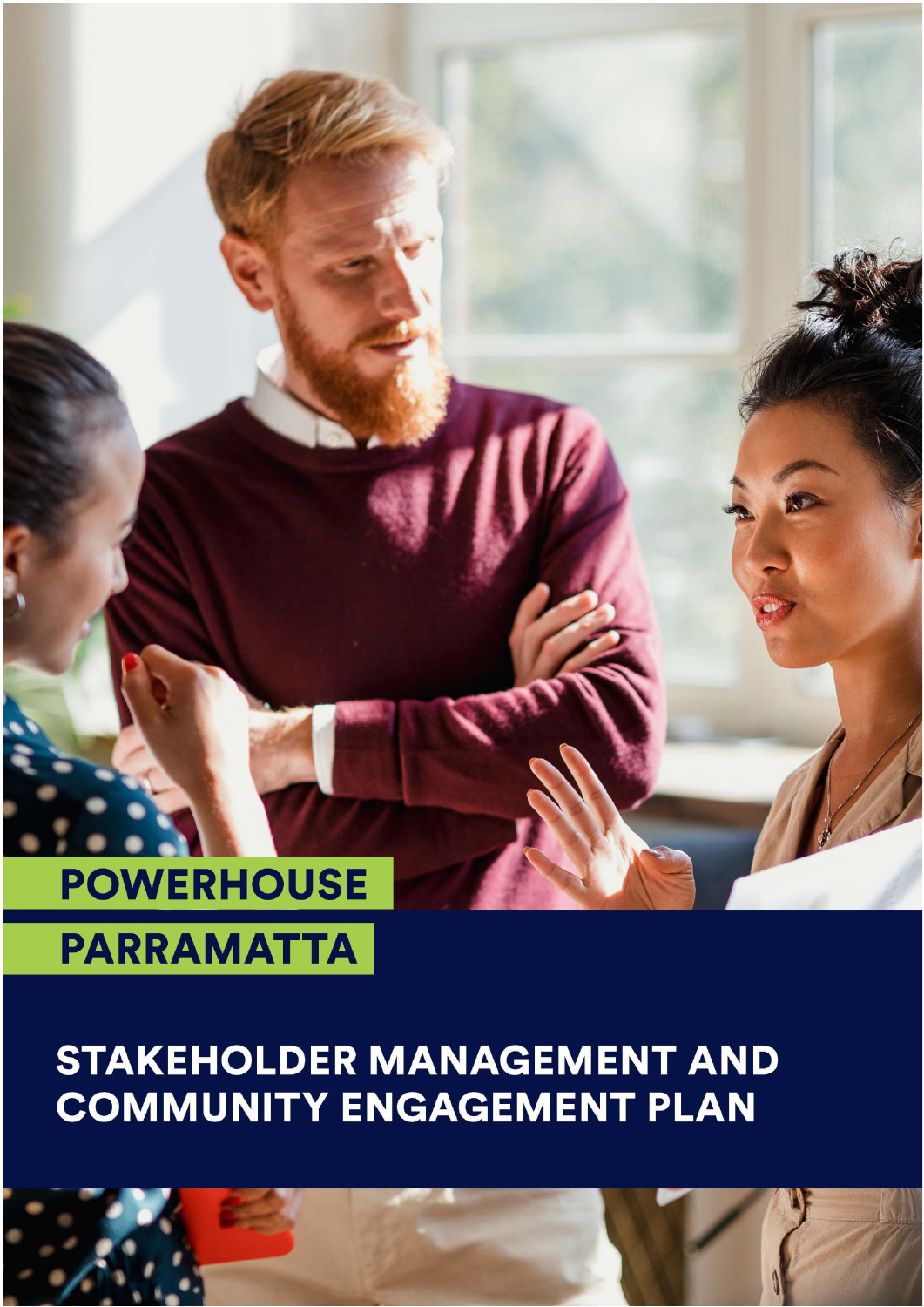Project Name: Powerhouse Parramatta

- Distribution is centralised and controlled by the Contractor Representative.
- Each copy is issued to a particular person or organisation. If no longer required, it must be returned.
- This document is not to be photocopied either in whole or in part. Additional copies are available on request.
- Copy holders will be automatically issued with any amendments unless this page is over-stamped with the words "UNCONTROLLED COPY". Responsibility for incorporating such amendments rests with the copy holder.

#### **REVISION STATUS**

|            |             |                                                                   | <b>Prepared By</b> |      | <b>Checked By</b>    |      | <b>Approved By</b>   |      |
|------------|-------------|-------------------------------------------------------------------|--------------------|------|----------------------|------|----------------------|------|
| <b>Rev</b> | <b>Date</b> | <b>Details / Description</b>                                      | Intl               | Sign | Intl                 | Sign | Intl                 | Sign |
| $00\,$     | 16/02/2021  | Stakeholder Management<br>and Community<br><b>Engagement Plan</b> | C Baker            |      |                      |      |                      |      |
| 01         | 25/10/2021  | Stakeholder Management<br>and Community<br>Engagement Plan        | C Baker            |      |                      |      |                      |      |
| 02         | 15/12/2021  | Stakeholder Management<br>and Community<br>Engagement Plan        | C Baker            |      |                      |      |                      |      |
| 03         | 23/12/2021  | Stakeholder Management<br>and Community<br>Engagement Plan        | L Hosking          |      | S Quan<br>C Lawrence |      | S Quan<br>C Lawrence |      |
| 04         | 08/02/2022  | Stakeholder Management<br>and Community<br>Engagement Plan        | L Hosking          |      | S Quan<br>C Lawrence |      | S Quan<br>C Lawrence |      |
| 05         | 13/05/2022  | Stakeholder Management<br>and Community<br>Engagement Plan        | L Hosking          |      | S Quan<br>C Lawrence |      | S Quan<br>C Lawrence |      |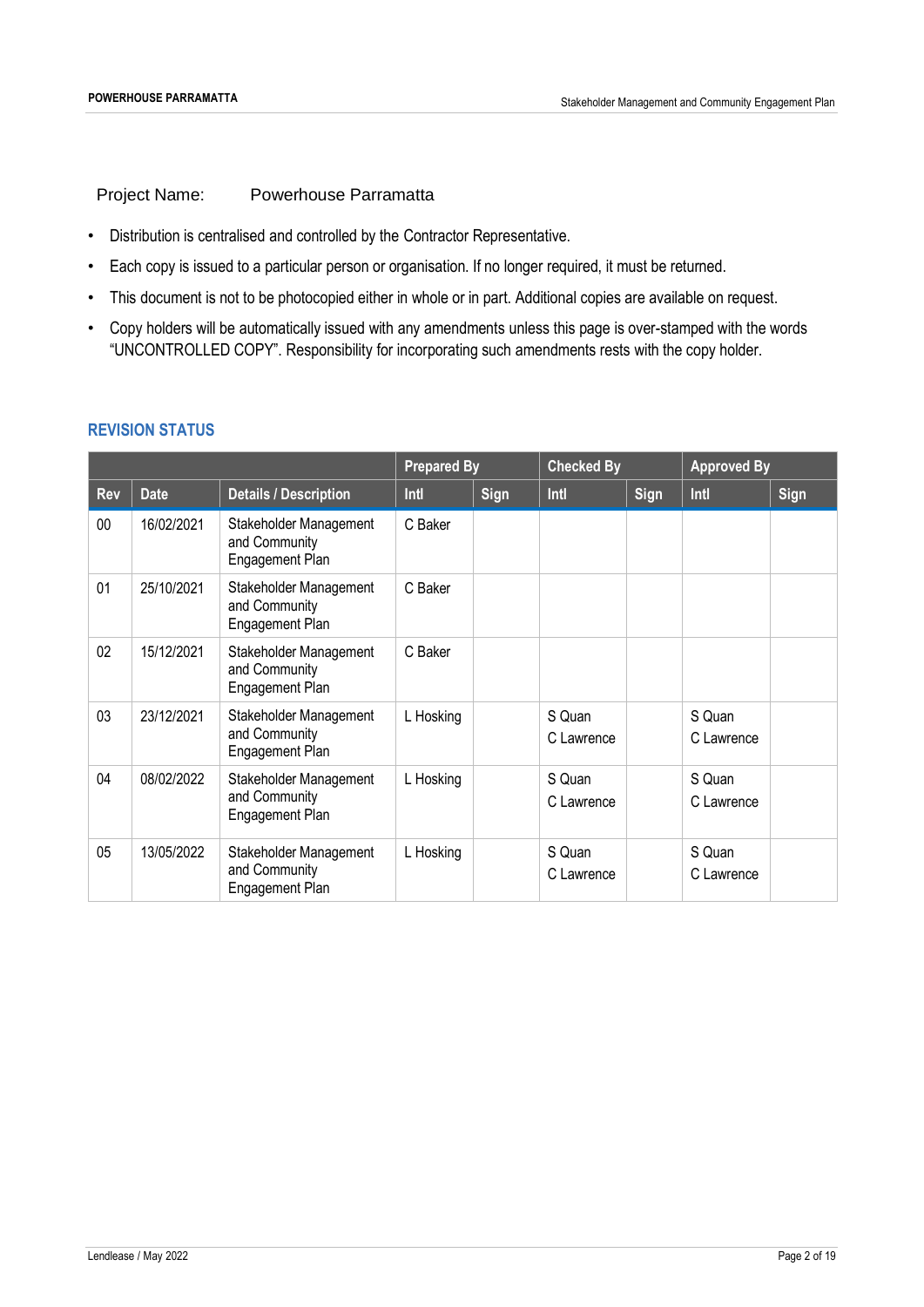### **STAKEHOLDER MANAGEMENT AND COMMUNITY ENGAGEMENT PLAN - DRAFT**

#### **CONTENTS**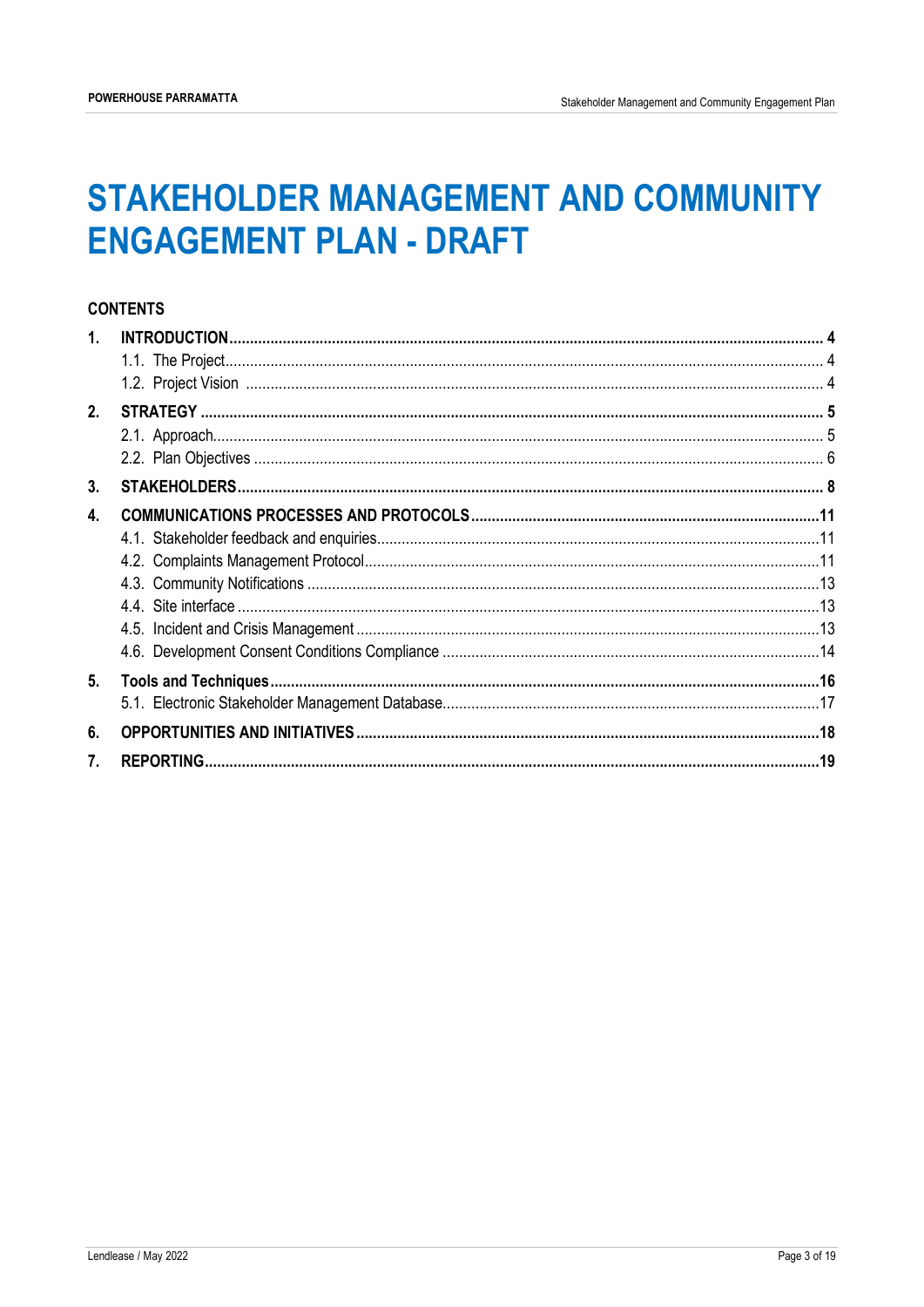#### <span id="page-3-0"></span>**1. INTRODUCTION**

The project comprises Design and Delivery of Powerhouse Parramatta, a flagship museum of the Museum of Applied Arts and Sciences. At approx. 30,000sqm with 18,000sqm of exhibition and public spaces it will be the largest museum in NSW and the leading science and technology museum in the Southern Hemisphere.

#### <span id="page-3-1"></span>**1.1. The Project**

Powerhouse Parramatta (the Project) is to be a world-class museum, centrally located in the geographic heart of Sydney, in Parramatta's CBD. Built on the bank of the Parramatta River between Church and Phillip Streets and Wilde Avenue, it is the first large cultural institution based in Western Sydney and is expected to attract two million visitors every year. Large flexible spaces will provide unprecedented access to the Museum's collection, new exhibitions, and host cultural and community events. In addition to the Museum itself, new public areas and open spaces will be created for the whole community to enjoy.

Powerhouse Parramatta is a once-in-a-generation opportunity to transform and renew one of Australia's oldest and most important cultural institutions. As the first NSW State Cultural Institution to be based in Western Sydney, Powerhouse Parramatta will increase access to culture for all and reflect the diverse communities of Greater Sydney. Powerhouse Parramatta will deliver dynamic exhibition, education, and community programs.

Powerhouse Parramatta will provide opportunities for 10,000 regional NSW students each year to stay at the Museum and immerse themselves in science, technology, engineering, and maths (STEM) programs. The Museum will also support research and industry through the creation of Powerlab, a co-working space bringing together Powerhouse employees, researchers, industry, partners, students, and members of the community into one collaborative working space.

Lendlease has been awarded the contract to deliver the Project and will deliver a 6 Star Green Star rated building. This includes exhibition spaces and the largest column-free space in Australia.

#### <span id="page-3-2"></span>**1.2. Project Vision**

#### **Design**

- An outstanding piece of architecture
- Flexible spaces that deliver a dynamic changing program
- A 24-hour working precinct that actively contributes to the city
- Public domain that supports inclusion and diversity
- A building that meets International Museum Standards
- A demonstration of adaptable technology

#### **Sustainability**

- A museum and precinct that delivers significant cultural programming for Sydney that is affordable and accessible
- A changing program that drives repeat visitation and attracts new audiences
- A 6 Star Green Star rated building
- An entrepreneurial approach to leveraging partnerships and investment
- Project delivery within approved Capital and Operational budgets

#### **Collaboration**

- A place that acknowledges Country and embeds First Nations culture
- World class facilities that connect community with industry
- Exhibitions that provide increased access to Powerhouse collections
- An interdisciplinary facility, that brings together researchers, scientists, and artists
- Programs that connect local and remote communities with experiential, lifelong learning opportunities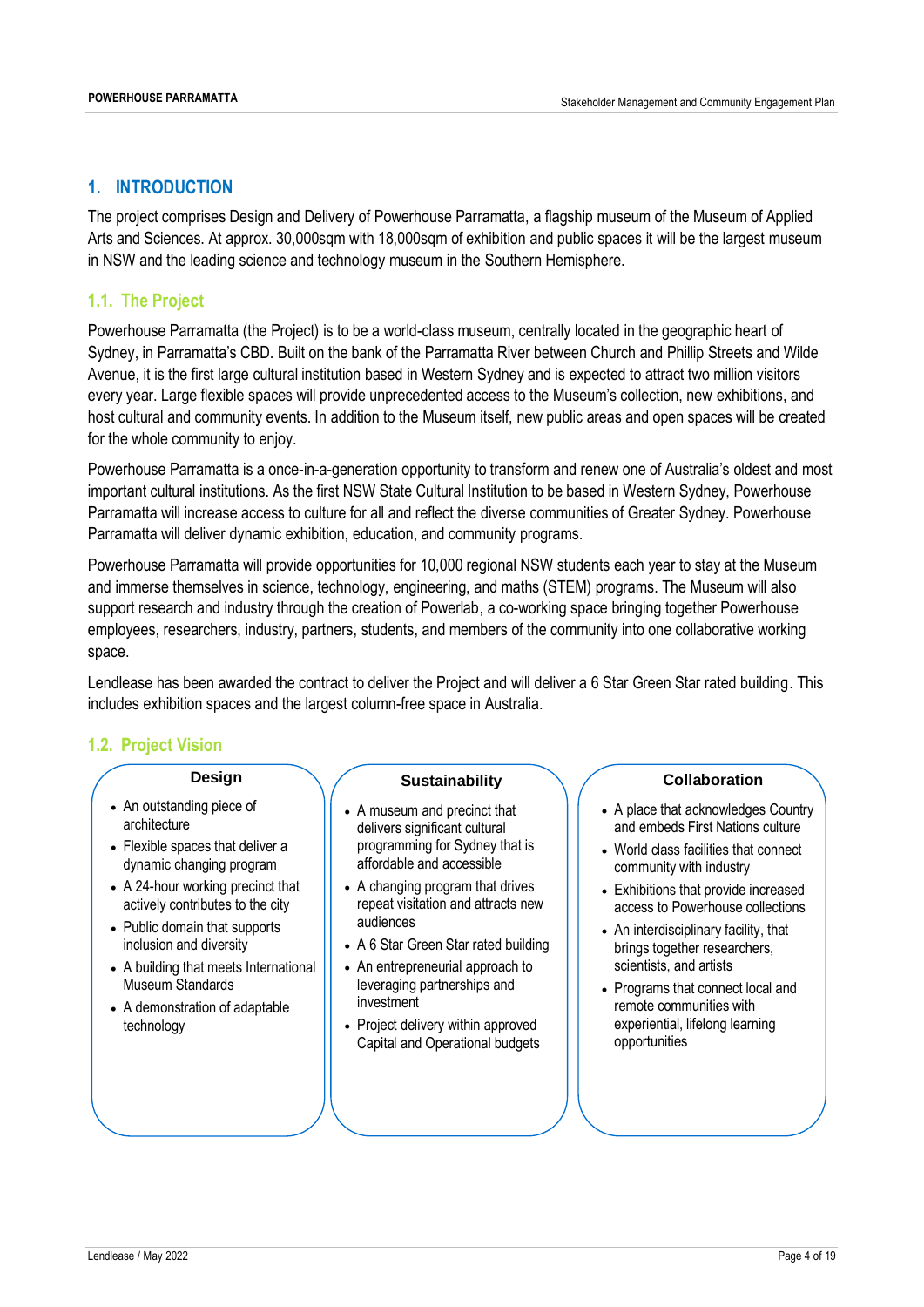#### <span id="page-4-0"></span>**2. STRATEGY**

The *Stakeholder Management and Community Engagement Plan* (SMCEP or the Plan) is a roadmap to ensure that accurate, quality information is gathered and disseminated in accessible formats and is relevant to target stakeholders and community members. It builds on Infrastructure NSW's (INSW) and Powerhouse's early engagement. The Plan also seeks to ensure that the foundations laid during the early engagement phase continue seamlessly to create opportunities for long term community involvement and participation with the Project over time.

It is the guide to fulfilling all Contractor Obligations, Statutory Requirements and communication procedures and protocols, including for complaints and media management. As Contractor, Lendlease is committed to implementing proactive mitigation strategies to avoid stakeholder and community-related issues and risks, and promote the Project in a positive light, encouraging participation and building community excitement.

The SMCEP establishes a framework and approach for stakeholder and community involvement across the delivery of the Project.

The SCMP includes the following:

- Powerhouse Parramatta stakeholder matrix
- Stakeholder and community issues and interests
- Project opportunities and initiatives
- Project staging programme
- Resourcing and responsibilities
- Media and communication protocols
- Complaints management process
- Monitoring and evaluation

The Plan is aligned with the Contract Program, and incorporates the core principles of respect, inclusion, transparency, and proactivity.

The interface between this Plan and other key project management plans including the Construction, Traffic and Environmental management plans, and compliance with the SSDA Conditions of Consent, is key to the success of the project. These complementary plans underpin a collaborative and streamlined project organisation structure and guide our interface with INSW and other contractors involved in the design and construction of the Project.

#### <span id="page-4-1"></span>**2.1. Approach**

Lendlease understands that through the early consultation required as part of the planning process, both Infrastructure NSW and Powerhouse have developed well-established, and continue to maintain, key partnerships and relationships with various stakeholders both interested and impacted by the Project. We therefore recognise that while as Contractor, Lendlease will manage stakeholder communications and community engagement in a manner that will ensure the Project meets the requirements of the consent conditions and take an approach that dovetails into this existing framework. We will take the lead from INSW; however, we recognise that support of and collaboration with Powerhouse will be key to developing buy-in and Project support from the wider community.

Our approach to stakeholder management and community engagement for this project is to work collaboratively and transparently with all stakeholders throughout the Project lifecycle, through to handover and overall completion.

Building upon the knowledge gleaned from INSW's early consultation during the planning process, we will manage stakeholder and community interests and expectations through early and ongoing engagement, as well as the provision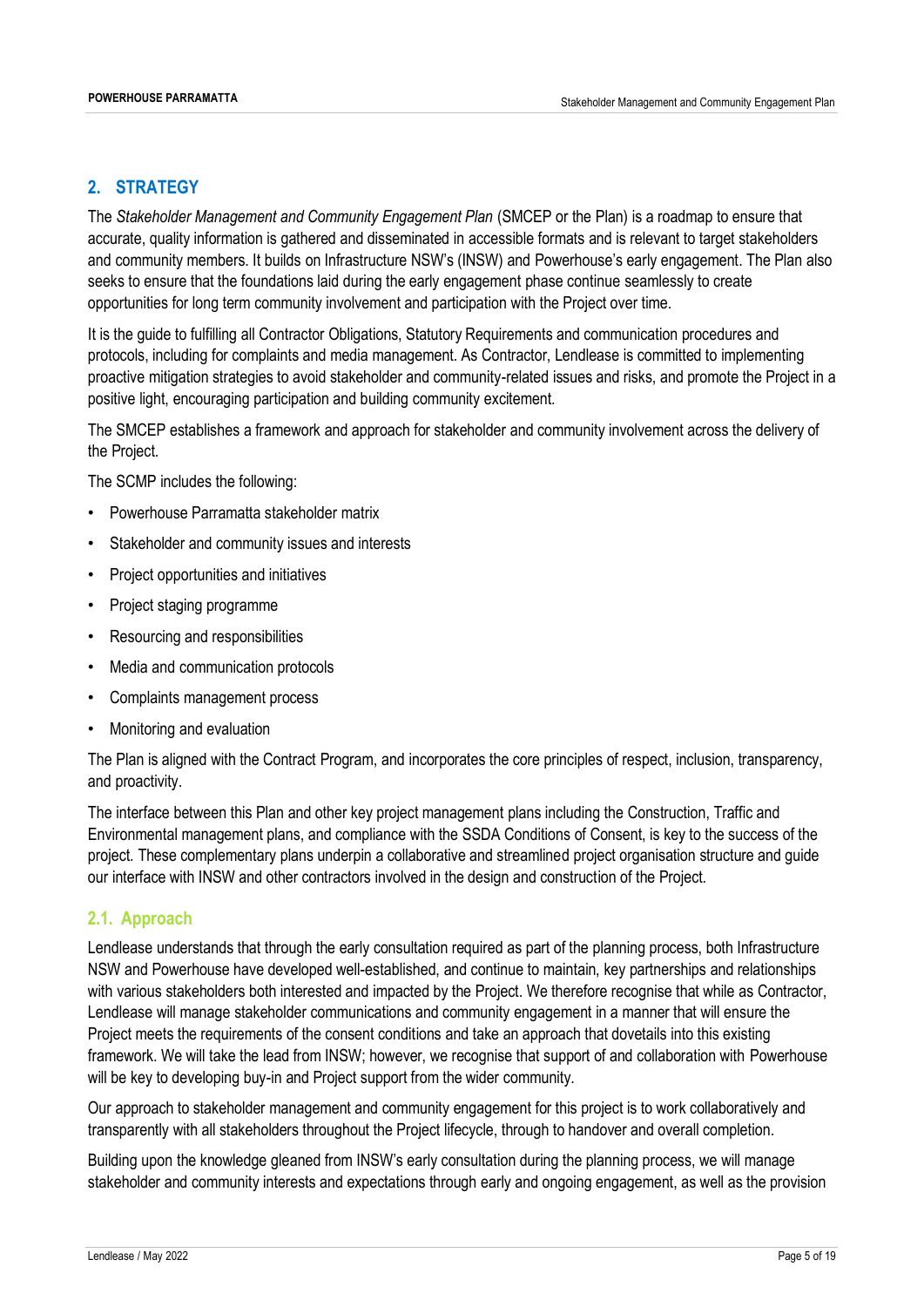of opportunities to provide feedback that may be considered and incorporated into the various stages. In response to any feedback received, we will articulate how it has or has not been incorporated by the Project team.

Furthermore, Lendlease believes that every member of the Project Team is responsible for the appropriate and effective management and engagement of Project stakeholders and the community. The key principles which underpin this responsibility and govern our overall approach are:

- Establish and maintain open and transparent communication channels with all interested and impacted stakeholders to ensure they are accurately informed about the Project.
- Tailor Project communications to provide the right information to the right people at the right time.
- Ensure a proactive, rather than reactive approach to all potential stakeholder related issues and engagement activities.
- Respect, involve and engage all stakeholders and the community to ensure they are provided with the necessary forums that allow their needs and concerns to be recognised and considered at the various stages of the Project.
- Proactive and clear transparent communications underpin our approach and help avoid frustration and disappointment. Transparency will importantly help build trust between the Project and stakeholders, in support of INSW and Powerhouse.

### <span id="page-5-0"></span>**2.2. Plan Objectives**

The successful implementation of this plan will be continuously monitored, evaluated, and revised throughout the various stages of the Project, with a high-level review carried out as part of the fortnightly Communications Working Group (CWG). Additional evaluation and feedback may occur via emails and telephone as and when appropriate. Successful implementation will be articulated through achievement of the following objectives:

- The successful design and delivery of the Project is to be supported through mitigation of stakeholder and community-related issues and risks, implementation of actions and initiatives which involve and excite and encourage stakeholder and community advocacy throughout the detailed Design and Construction phases.
- The SMCEP's overarching strategic objective is to support the safe and timely coordination and delivery of the Project's Design and Construction works, mitigating impacts on surrounding stakeholders and community and protecting the reputations of all parties.

Table 1 outlines key Project objectives and performance indicators.

Table 1 Successful implementation of the Powerhouse Parramatta Project SMCEP will be monitored and evaluated against the key objectives and related performance indicators.

| <b>Objective</b>                                                                                                                                                                                             | <b>Key Performance Indicators</b>                                                                                                                                                                                                                                                                                                                                                                                                                                                                                                                                                                                        |
|--------------------------------------------------------------------------------------------------------------------------------------------------------------------------------------------------------------|--------------------------------------------------------------------------------------------------------------------------------------------------------------------------------------------------------------------------------------------------------------------------------------------------------------------------------------------------------------------------------------------------------------------------------------------------------------------------------------------------------------------------------------------------------------------------------------------------------------------------|
| Ensure limited impact on the area surrounding<br>the Project site, particularly for adjacent<br>residential and commercial businesses and<br>tenants and including local roads and<br>pedestrian access ways | • Establish and maintain a regularly schedule of meetings with adjacent<br>property property/ landowners and operators.<br>• Where works impact the ongoing operation and functionality of a building or<br>specific stakeholder group, Lendlease will work with these affected<br>stakeholders to collaboratively develop mitigation strategies.<br>• All disruptive works to neighbouring commercial operations and residents,<br>including service shutdowns and/ or noisy works, are planned, approved by<br>the relevant authority (where required), and communicated at least 7 days<br>prior to disruptive works. |
| To build commitment, support, and a shared<br>understanding among the local community on<br>the strategic intent, objectives, and benefits of<br>the Powerhouse Parramatta development.                      | • Approved key messages are incorporated and accurately reported in each<br>Project communication.<br>• Project team and impacted stakeholders can contribute to onsite community<br>initiatives.                                                                                                                                                                                                                                                                                                                                                                                                                        |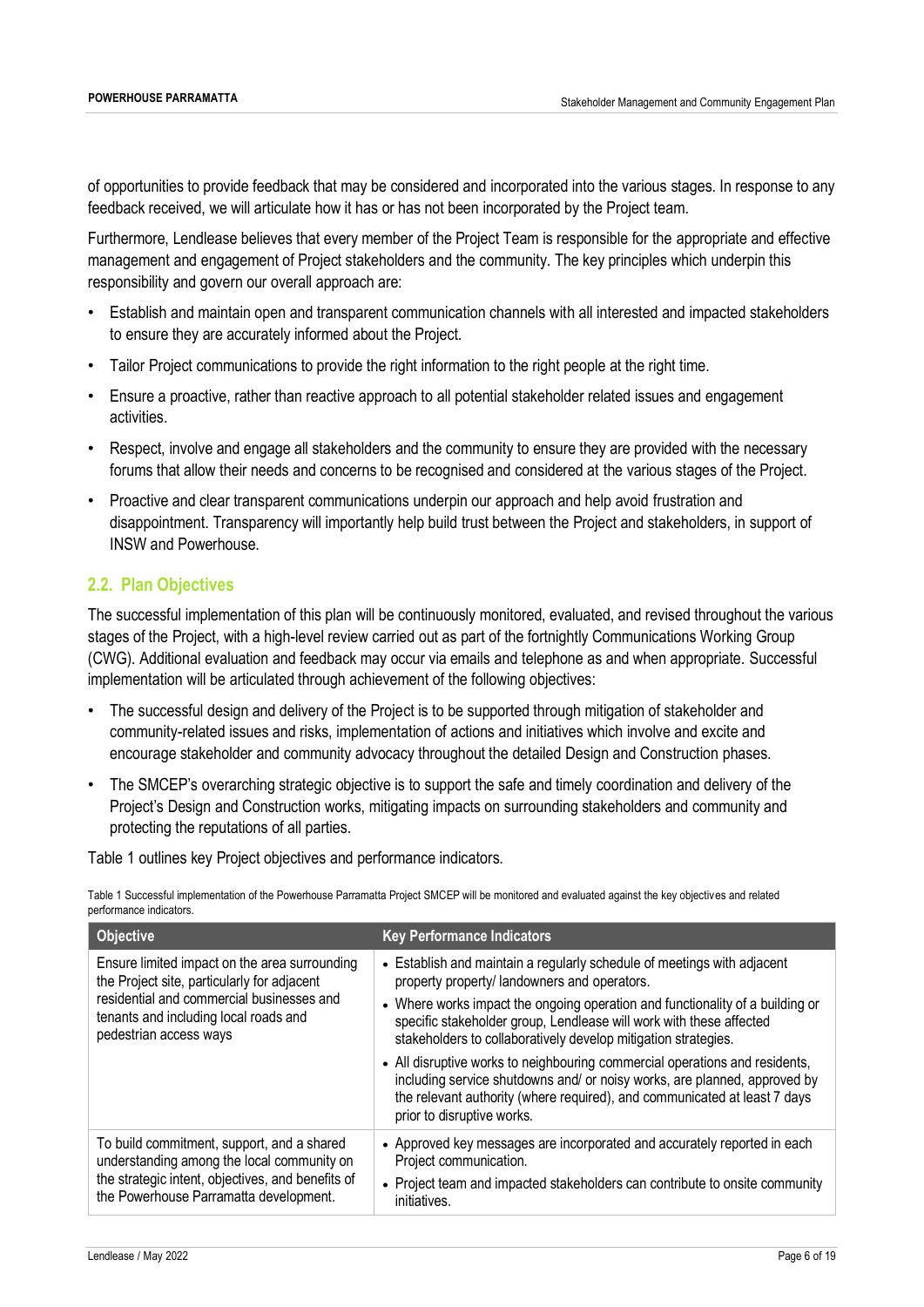| <b>Objective</b>                                                                                                                                                                                                  | <b>Key Performance Indicators</b>                                                                                                                                                                                                                                                                                                                                                                                                                                                                                                                                                                                                                                                                                                                                                                                                                      |
|-------------------------------------------------------------------------------------------------------------------------------------------------------------------------------------------------------------------|--------------------------------------------------------------------------------------------------------------------------------------------------------------------------------------------------------------------------------------------------------------------------------------------------------------------------------------------------------------------------------------------------------------------------------------------------------------------------------------------------------------------------------------------------------------------------------------------------------------------------------------------------------------------------------------------------------------------------------------------------------------------------------------------------------------------------------------------------------|
|                                                                                                                                                                                                                   | • Work with Project stakeholders to identify "Project Champions" from a<br>variety of sectors including schools, university, arts, science, and cultural<br>organisations/ groups, who will enjoy acting as advocates for the Project and<br>promote the benefits the Project will provide during delivery and in the<br>future.                                                                                                                                                                                                                                                                                                                                                                                                                                                                                                                       |
| Provide a transparent and responsive<br>consultation process that meets and exceeds<br>best practice stakeholder management and<br>community engagement.                                                          | • Community members are provided with the opportunity to provide feedback<br>on the planning and delivery of the works, as well as the design (where<br>applicable), and Lendlease will advise on how the feedback has been<br>incorporated or responded to.<br>• Lendlease will record and manage all feedback received onsite and provide<br>reports to Infrastructure NSW detailing the nature of the feedback.                                                                                                                                                                                                                                                                                                                                                                                                                                     |
| Plan construction activities accordingly to<br>ensure there is minimal impact to stakeholders<br>and members of the community when and<br>where possible, within proximity to the Project<br>site.                | • Any changes to pedestrian and/ or vehicular access to neighbouring<br>properties due to construction activities is approved by the relevant owner<br>and/ or authority and is carefully planned and communicated to affected<br>stakeholders.<br>• Areas adjacent to the construction site, such as shared footpaths and<br>driveways are kept clear of idle plant and equipment.<br>• All disruptive works to neighbouring commercial operations and residents,<br>including service shutdowns and/ or noisy works, are planned, approved by<br>the relevant authority (where required), and communicated at least 7 days<br>prior to disruptive works.                                                                                                                                                                                             |
| Implement and maintain effective coordination<br>and communication channels between<br>Lendlease, INSW and Powerhouse, as well as<br>other key stakeholders throughout the design<br>and delivery of the Project. | • Lendlease, INSW and Powerhouse will meet regularly with other key<br>stakeholders as appropriate, as part of the CWC.                                                                                                                                                                                                                                                                                                                                                                                                                                                                                                                                                                                                                                                                                                                                |
| Deliver a high quality, consistent and integrated<br>stakeholder management and community<br>engagement plan which supports and<br>complements INSW existing policies and<br>procedures.                          | • Lendlease's plan incorporates INSW's strategic approach, Project objectives<br>and agreed key messages.<br>• All revisions to the SMCEP are submitted to the relevant INSW team<br>member for review and approval.<br>• All Lendlease Project Team members and onsite contractors undertake a<br>specific stakeholder engagement training module as part of their site<br>induction, which outlines the Project's vision and key messages, individual<br>and collective Project responsibilities, and communication protocols.<br>• Unless directed by INSW, onsite contractors will not engage with<br>stakeholders on any aspect of this Project. Project contact cards will be<br>made available to contractors to issue to members of public or stakeholders.<br>Project contact cards to include 1800 number and construction email<br>address. |

Lendlease bears in mind the proximity of the Project Site to Parramatta CBD's main street and the recent period of intensive infrastructure delivery of the Parramatta Light Rail. We have taken into consideration the impact on ongoing construction and resolve to ensure the local community including residents and businesses feel well informed and supported throughout the Project duration. Other key interests we will manage carefully and proactively is ensuring clear thoroughfare between the adjacent properties and the site and residential across the river, requiring attentive public interface.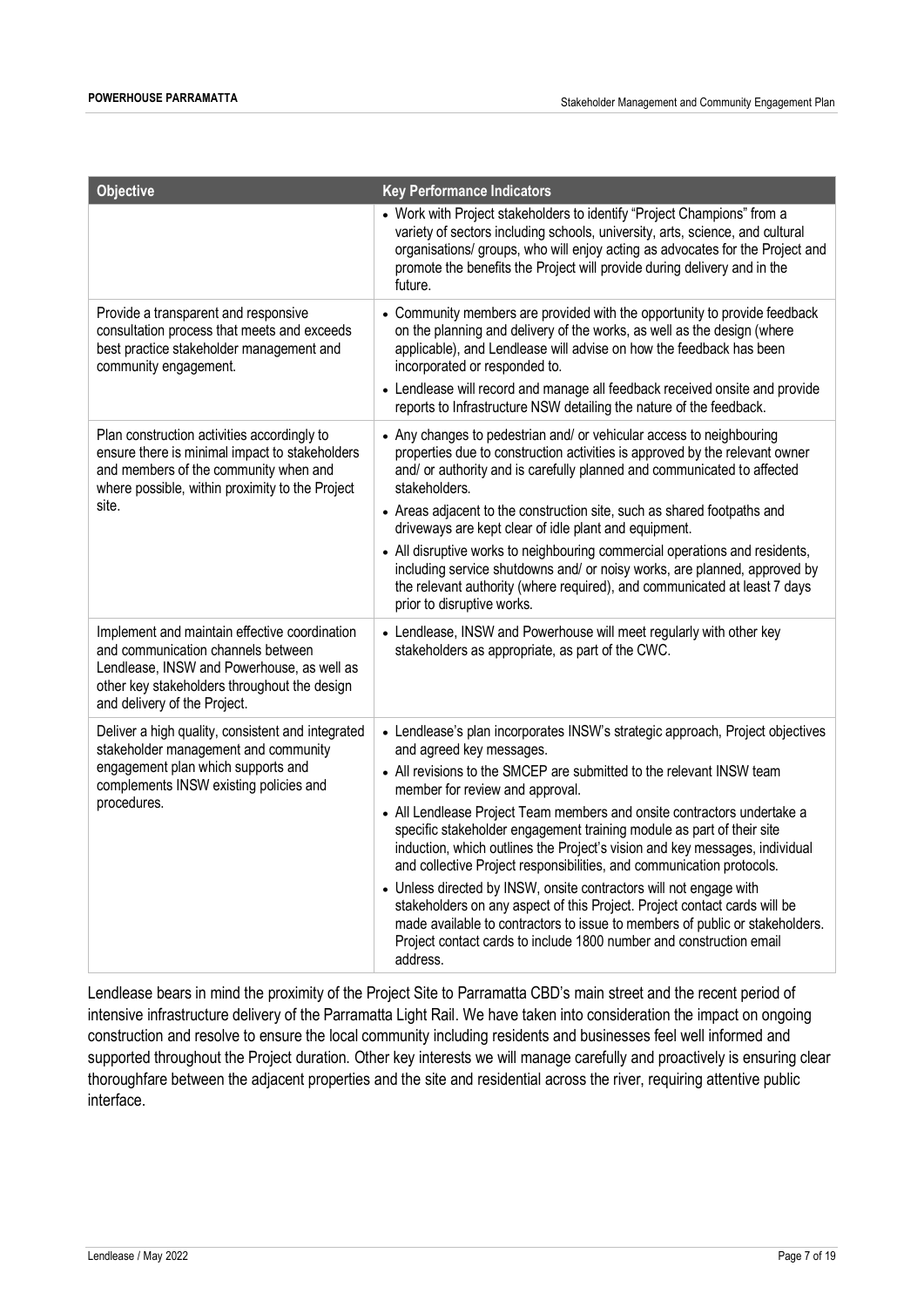#### <span id="page-7-0"></span>**3. STAKEHOLDERS**

As an important project for Western Sydney and for all of NSW, Powerhouse Parramatta attracts significant interest from an extensive and diverse range of stakeholders. Stakeholders deserve to be managed respectfully, using a coordinated approach, with Lendlease working closely with INSW and Powerhouse, and their communications and engagement representatives, to ensure all Project needs, and interests are met.

The location of the Project Site in the centre of the City of Parramatta and close to popular public areas, requires well planned and delivered communications management and engagement. Through our analysis of the Project brief, as well as detailed desktop research, Lendlease acknowledges the significant number of stakeholders who are both interested in and/ or impacted by the Project. While Lendlease understands we may not have direct interface with all of these stakeholders, Table 2 illustrates the many and diverse stakeholders for this Project.

Ongoing identification and analysis of Project stakeholders will remain crucial in determining the timing of communication activities, appropriate levels of engagement and the most effective channels for clear communication. Furthermore, it provides insight into how these stakeholders may influence the various stages of the Project and bring to the forefront, any potential emergent issues.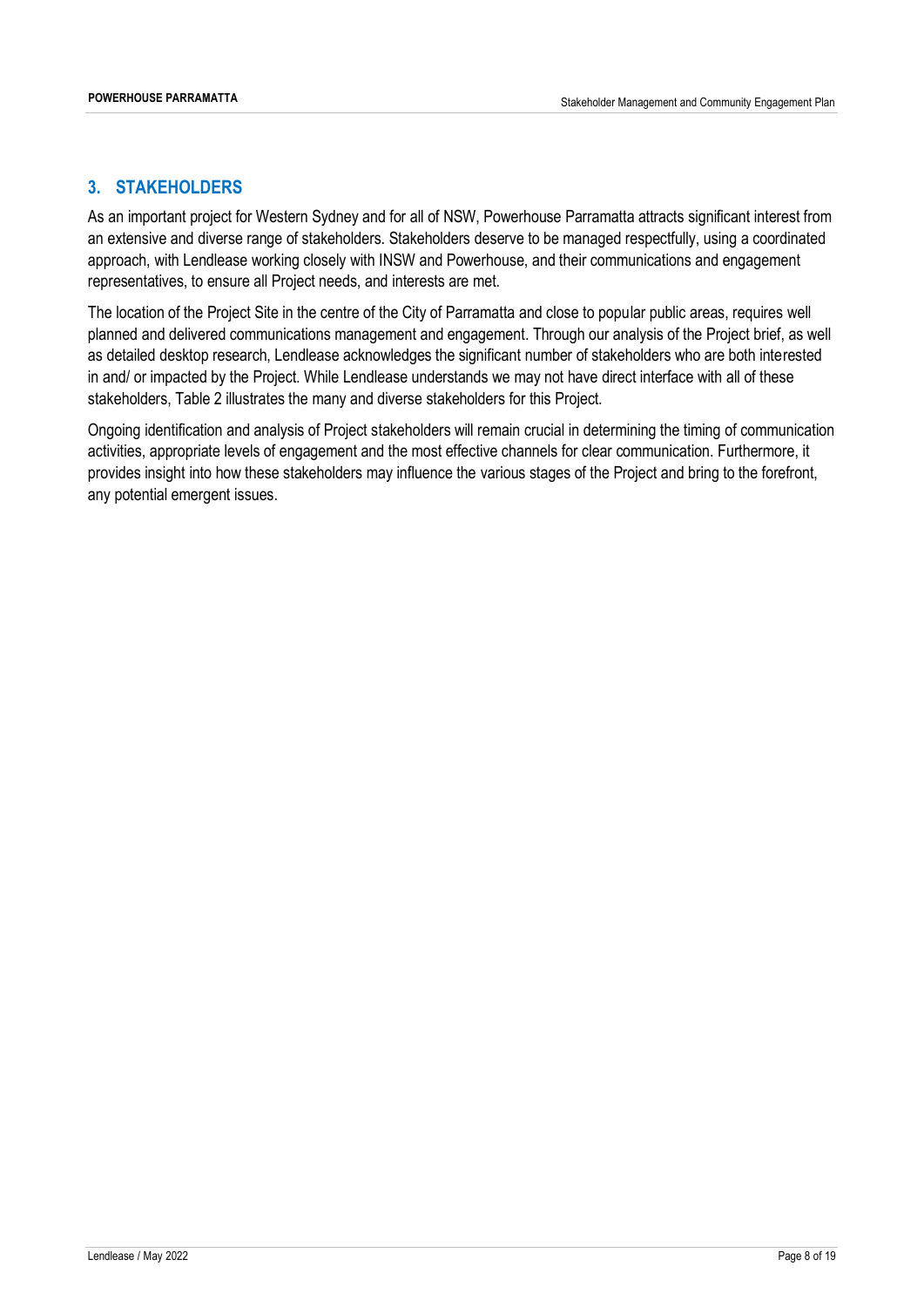

| Category                     | <b>Stakeholder</b>                                                                                              | able Z - The new Powerhouse Parramatta Museum will be an ICONIC Cultural Institution, attracting the Interest of a wide and diverse group of stakeholders in the local area and across Greater Sydney seeking to be informed a<br><b>Interest and concerns</b> | <b>Engagement Method</b>                                            |
|------------------------------|-----------------------------------------------------------------------------------------------------------------|----------------------------------------------------------------------------------------------------------------------------------------------------------------------------------------------------------------------------------------------------------------|---------------------------------------------------------------------|
| Government                   | Department of Premier and Cabinet                                                                               | • Project progress and milestone achievement                                                                                                                                                                                                                   | • Briefings                                                         |
| <b>Departments, Agencies</b> | Department of Enterprise, Investment and Trade                                                                  | • Governance                                                                                                                                                                                                                                                   | • Key events                                                        |
| and Elected                  | Create NSW                                                                                                      | • Willow Grove                                                                                                                                                                                                                                                 | • Governance                                                        |
| <b>Representatives</b>       | <b>NSW Treasury</b>                                                                                             | • Community engagement, feedback, and project responsiveness                                                                                                                                                                                                   | • Requests for information                                          |
|                              | Transport for NSW                                                                                               | • Construction management, timelines, and progress                                                                                                                                                                                                             | • Individualised meetings and direct correspondence                 |
|                              | <b>Greater Sydney Commission</b>                                                                                | • Legislative compliance and adherence to project conditions                                                                                                                                                                                                   | • Project updates and communication collateral                      |
|                              | Department of Education                                                                                         | • Construction traffic and road usage                                                                                                                                                                                                                          |                                                                     |
|                              | Trustees of the Museum of Applied Arts and Sciences                                                             | • Skilling, training, and employment outcomes                                                                                                                                                                                                                  |                                                                     |
|                              | Powerhouse staff                                                                                                | • Programs and partnerships                                                                                                                                                                                                                                    |                                                                     |
|                              | Department of Planning and Environment                                                                          |                                                                                                                                                                                                                                                                |                                                                     |
|                              | Member for Parramatta                                                                                           |                                                                                                                                                                                                                                                                |                                                                     |
|                              | City of Parramatta; and City of Parramatta Council<br><b>Advisory Committees</b>                                |                                                                                                                                                                                                                                                                |                                                                     |
|                              |                                                                                                                 |                                                                                                                                                                                                                                                                |                                                                     |
| <b>First Nations</b>         | Darug Custodians Aboriginal Corporation<br>The Deerubbin Local Aboriginal Land Council                          | • First Nations engagement strategy and programs                                                                                                                                                                                                               | • Briefings                                                         |
|                              | Gandangara Local Aboriginal Land Council                                                                        | • First Nations participation in supply chain and workforce<br>• Cultural heritage                                                                                                                                                                             | • Key events<br>• Individualised meetings and direct correspondence |
|                              | The Darug Strategic Management Group (DSMG)                                                                     | • Progression of dedicated First Nations programs                                                                                                                                                                                                              | • Project updates and communication collateral                      |
|                              | NSW Aboriginal Education Consultative Group (AECG)                                                              |                                                                                                                                                                                                                                                                |                                                                     |
|                              | Yarpa Hub (NSW Aboriginal Land Council)                                                                         |                                                                                                                                                                                                                                                                |                                                                     |
| <b>Authorities</b>           | Emergency Services (Police, Fire, Ambulance)                                                                    | • Construction management, timelines, and progress                                                                                                                                                                                                             | • Briefings                                                         |
|                              | <b>NSW Heritage Council</b>                                                                                     | • Coordination of works with other construction projects                                                                                                                                                                                                       | • Project updates and communication collateral                      |
|                              | NSW Environment Protection Authority (EPA)                                                                      | • Legislative compliance and adherence to project conditions with regards                                                                                                                                                                                      |                                                                     |
|                              |                                                                                                                 | to any archaeological findings Precinct change management                                                                                                                                                                                                      |                                                                     |
|                              |                                                                                                                 | • Construction traffic and road usage                                                                                                                                                                                                                          |                                                                     |
| <b>Utilities</b>             | Sydney Water, Jemena, Telstra, NBN, Ausgrid, AGL,                                                               | • Construction management, timelines, and progress                                                                                                                                                                                                             | • Successfully gain required approvals and permissions              |
|                              | Energy Australia, Endeavour Energy                                                                              | • Coordination of works with other construction projects                                                                                                                                                                                                       | • Direct correspondence                                             |
| <b>Industry and business</b> | Western Sydney Business Connection                                                                              | • Project progress and milestone achievement                                                                                                                                                                                                                   | • Briefings                                                         |
|                              | <b>Business Western Sydney</b>                                                                                  | • Programs and partnerships                                                                                                                                                                                                                                    | • Project updates and communication collateral                      |
|                              | Parramatta Business Chamber                                                                                     | • Community impact, engagement, and project responsiveness                                                                                                                                                                                                     |                                                                     |
|                              | Western Sydney Powerhouse Alliance                                                                              | Economic opportunities – employment and procurement                                                                                                                                                                                                            |                                                                     |
|                              | Placemaking NSW Advisory Committee                                                                              |                                                                                                                                                                                                                                                                |                                                                     |
|                              | Chamber Alliance of Western Sydney                                                                              |                                                                                                                                                                                                                                                                |                                                                     |
|                              | Committee for Sydney                                                                                            |                                                                                                                                                                                                                                                                |                                                                     |
|                              | Western Sydney Leadership Dialogue Group<br>Development Committee                                               |                                                                                                                                                                                                                                                                |                                                                     |
| <b>Skilling and training</b> | Industry Capability Network (ICN)                                                                               | • Employment, skilling, and training opportunities                                                                                                                                                                                                             | • Direct correspondence                                             |
|                              | <b>TAFE NSW</b>                                                                                                 | • Programs and partnerships                                                                                                                                                                                                                                    |                                                                     |
|                              | Regional Industry Education Partnerships (RIEP)                                                                 | • Schools engagement                                                                                                                                                                                                                                           |                                                                     |
|                              | Employment and Skilling services providers and                                                                  | • Skills and training needs                                                                                                                                                                                                                                    |                                                                     |
|                              | organisations; Aboriginal Employment Strategy (AES);<br>Career Seekers, Career Trackers, Productivity Bootcamp, |                                                                                                                                                                                                                                                                |                                                                     |
|                              | Trades Women Australia, MyGateway                                                                               |                                                                                                                                                                                                                                                                |                                                                     |
|                              | <b>Training Services NSW</b>                                                                                    |                                                                                                                                                                                                                                                                |                                                                     |
| Interest and action          | Willow Grove Community Reference Group (being run by                                                            | • Project progress                                                                                                                                                                                                                                             | • Engagement as requested                                           |
| groups                       | Create Infrastructure)                                                                                          | • Community feedback and project responsiveness                                                                                                                                                                                                                |                                                                     |

Toble 2 . The new Powerbouse Perrametre Museum will be an iconic cultural institution attraction the interest of a wide and diverse group of stakeholders in the local areas and across Creater Sudney seeking to be informed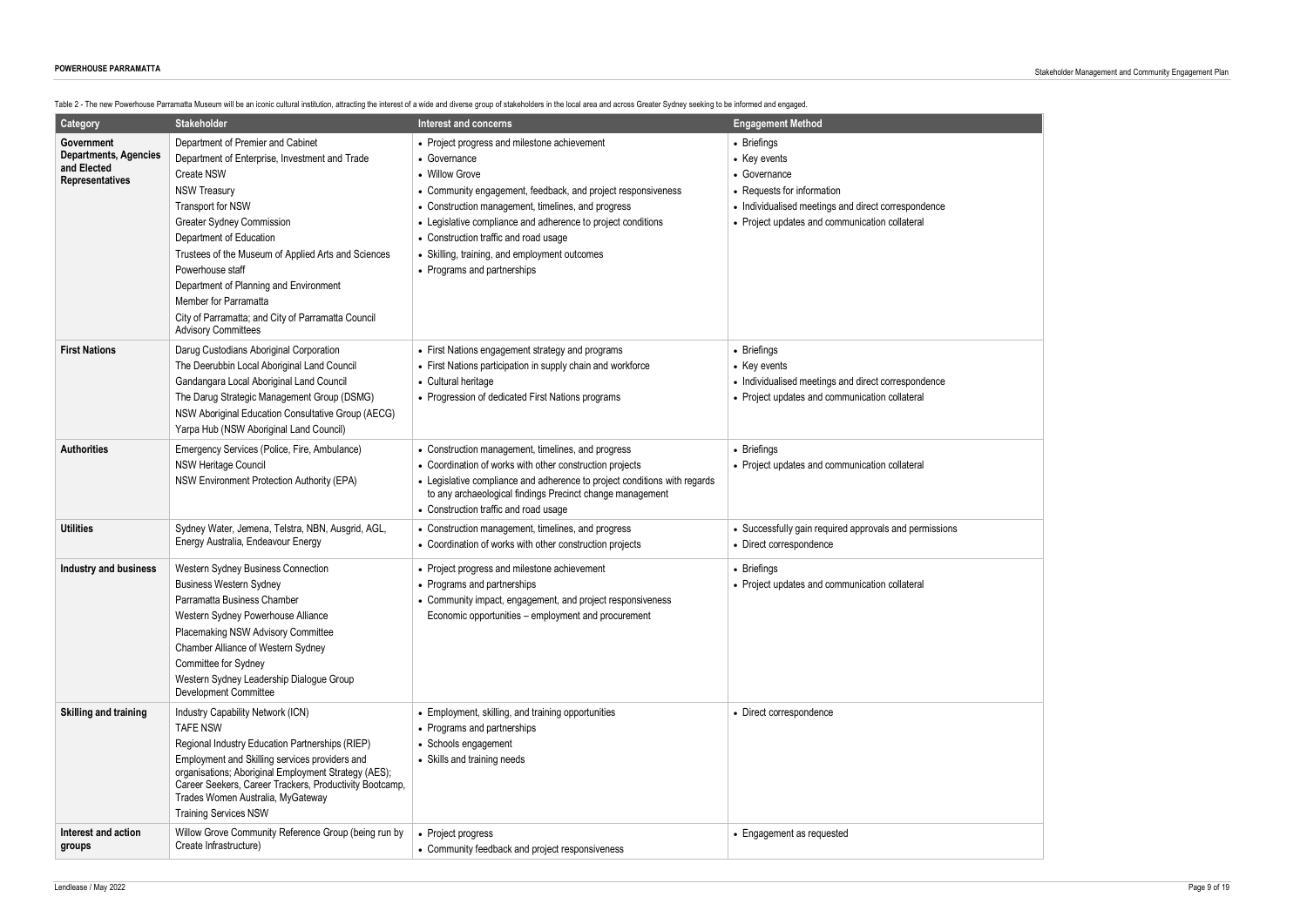|                                                | Parramatta Community Reference Group<br>Save Willow Grove (Facebook)<br>North Parramatta Residents Action Group (NPRAG)<br>Save the Powerhouse                                                                                            | • Community initiatives<br>• Construction management                                                                                                                                                                                             |                                                                                                                                                   |
|------------------------------------------------|-------------------------------------------------------------------------------------------------------------------------------------------------------------------------------------------------------------------------------------------|--------------------------------------------------------------------------------------------------------------------------------------------------------------------------------------------------------------------------------------------------|---------------------------------------------------------------------------------------------------------------------------------------------------|
| Local business,<br>residents, and<br>community | Properties of Phillip Street, Church Street, Dirrabarri Lane<br>and Wilde Avenue, residents and community members,<br>cyclist's groups, road users                                                                                        | • Project progress<br>• Construction management, timelines, and progress<br>• Precinct change management<br>• Construction traffic and road usage<br>• Impacts to business continuity and patronage<br>• Safety and security<br>• Visual amenity | • General project updates<br>• Briefings<br>• Works notifications                                                                                 |
| <b>Schools and</b><br>universities             | Western Sydney University<br>Local primary and high schools<br>University of Sydney Westmead Campus                                                                                                                                       | • Project progress<br>• Programs and partnerships<br>• Graduate and undergraduate education and careers opportunities<br>• Employing, skilling and careers opportunities<br>• Research                                                           | • Briefings<br>• Collaboration workshops<br>• Individualised meetings and direct correspondence<br>• Project updates and communication collateral |
| <b>End users</b>                               | Researchers, scientists, artists, industry partners, First<br>Nations, multicultural communities of Western Sydney,<br>students, teachers, local community, broader Sydney<br>community, regional, interstate, and international visitors | • Project progress<br>• Programs and partnerships                                                                                                                                                                                                | • Collaboration Workshops<br>• Project updates and communication collateral                                                                       |
| <b>Media</b>                                   | Local, metro, social                                                                                                                                                                                                                      | • Project progress, milestones, and events<br>• Community feedback and project responsiveness<br>• Community initiatives and programs<br>• Access to information, photo opportunities and special events                                         | • Collaboration on opportunities for positive media engagement<br>• Media releases<br>• Response to inquiries                                     |
| <b>Donors</b>                                  | Lang Walker family, Western Sydney University, Vitocco<br>family and others TBC                                                                                                                                                           | • Project progress, milestones, and events<br>• Programs and partnerships<br>• Community initiatives and programs<br>• Media                                                                                                                     | • Briefings<br>• Key events<br>• Individualised meetings and direct correspondence                                                                |

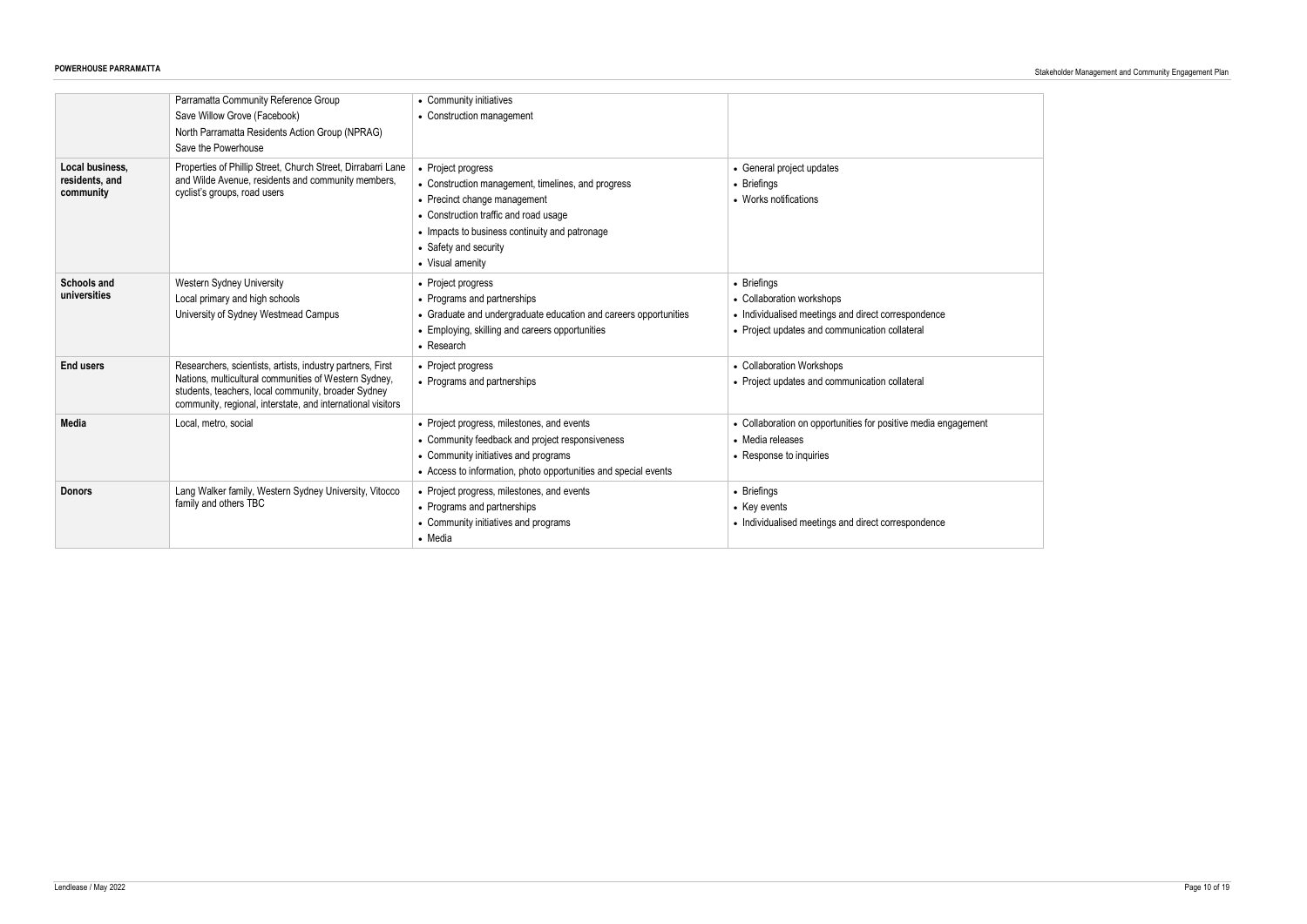#### <span id="page-10-0"></span>**4. COMMUNICATIONS PROCESSES AND PROTOCOLS**

All communications and engagement processes will be clear and transparent to ensure all participants are aware of what they can and cannot influence. Managing stakeholder and community expectations for engagement and consultation up front and in an open manner will help build trust in the community and avoid disappointment.

The following protocols establish a framework that articulates the following:

- Who should communicate with whom, and when
- The scope or extent of what should be communicated
- The appropriate channels of communication.
- Complaints Management
- **Issue Escalation**
- Communication Approvals
- Community Engagement Induction

We anticipate these protocols will be further developed upon consultation with INSW as well as other key Project stakeholders such as Powerhouse.

#### <span id="page-10-1"></span>**4.1. Stakeholder feedback and enquiries**

The ongoing and consistent management of Project related feedback through the design, planning and delivery of the Project, is crucial to ensuring appropriate mitigation strategies are developed in response to potential issues. As such, Lendlease will document all stakeholder related feedback received directly, in a professional and timely manner.

The following issues management procedure has been compiled to ensure the process of resolving issues and complaints raised for the duration of the Project's lifecycle, is consistent and ensures feedback is responded to appropriately and respectfully.

Lendlease defines an issue (or complaint) as any communication received from a stakeholder or community member which expresses dissatisfaction with any aspect of the Project and its delivery. Management of issues is of critical importance for developing and nurturing meaningful and resilient relationships with Project stakeholders and the wider Parramatta CBD area, throughout the Project, and helps set up the Powerhouse Parramatta for ongoing success during its future operation.

The procedure will assist in identifying issues which may escalate (from low to medium or medium to high) and offer mitigation measures. This procedure is supported by an issues classification matrix, which identifies and defines categories of issues.

Stakeholder and community contact response times will be agreed with INSW and subject to INSW and SSDA conditions' performance measurement indicators. We expect that these times will be approximately as follows:

- Same day acknowledgement of contacts (for urgent and safety issues). For non-urgent issues same day acknowledgement via automated acknowledgement of receipt.
- 48-hour (business hours) response target for all routine business and community enquiries
- 72-hour (business hours) response target for complex or policy-related enquiries where possible.

#### <span id="page-10-2"></span>**4.2. Complaints Management Protocol**

Timeliness is often the single most important driver in satisfaction of complaint management. To support INSW and protect the reputation of the Project, it is critical to manage the expectations of stakeholders making complaints. This is achieved by explaining our process and continuing to keep them informed, should resolution of the complaint take time.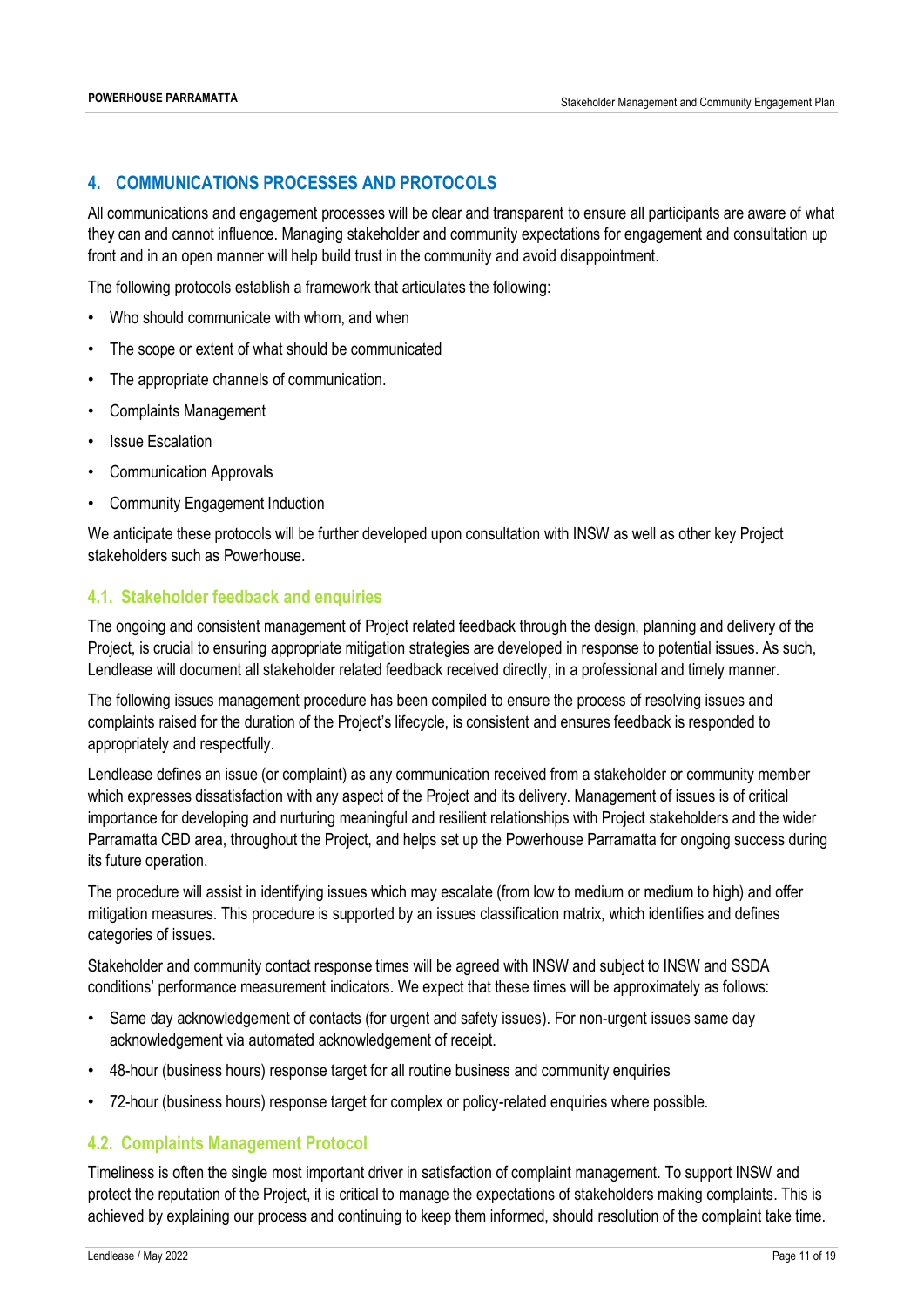Figure 1 – The complaints escalation procedure is to be followed to the point when the stakeholder is satisfied the complaint has been adequately addressed or as considered reasonable by INSW. Social Sustainability Manager (SSM) responsible for managing incoming contact and informing relevant parties.



As Contractor, Lendlease will notify INSW in writing immediately, should any of the following occur:

- A complaint is made, or any proceedings are instituted or threatened.
- A letter of demand is issued; or,
- Order or direction is made by anyone (including any authority or any landowner, lessee, or licensee near the Site), against us, or any of our personnel in connection with the Works or the carrying out of the work in connection with the Contract including:
	- contamination arising out of, or in any way in connection with, the work in connection with the Contract.
	- non-compliance with any Approval, condition, or requirement thereunder, or any Environmental Statutory Requirement.
	- use or occupation of the Site or the Works; or,
	- loss of or damage to the Site, the Works or any adjacent property or the injury to or death of any person.

As part of our commitment to ensuring our Works cause minimum disruption and cause for complaint and to avoid escalation of any issue - other than where clause 38.4 applies – we will:

- Deal proactively with any complaint, proceedings, letter of demand, order or direction referred to in clause 38.2 in accordance with all Statutory Requirements.
- Other than where clause 38.4 applies, take all measures to resolve those matters as soon as possible (including defending any proceedings).
- Record, track and report on all complaints, proceedings, letters of demand, orders and directions referred to in clause 38.2, using the INSW Consultation Manager database system.
- Record full details of each complaint, proceedings, letter of demand, order and direction, our action taken with respect to each, promptly updated to consider any developments with respect to each, which we acknowledge may be inspected by INSW's Authorised Person.
- We will assist INSW in respect of complaints, proceedings, demands, orders, or directions which relate to their authority to carry out Powerhouse Parramatta, provided Lendlease has complied with this Contract, that arise under the EPBC Act.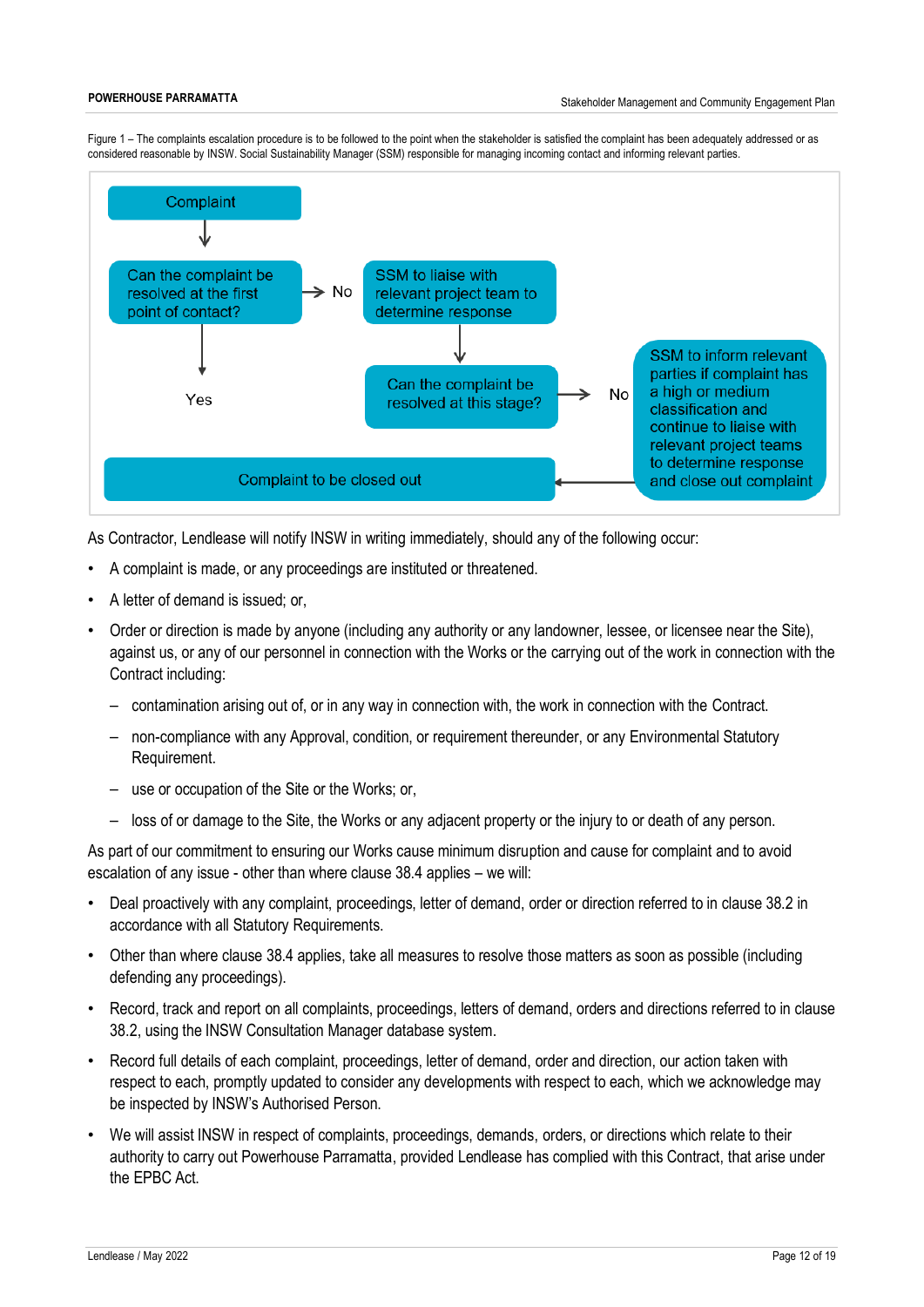Additionally, in the event of a stakeholder or community complaint being received, Lendlease will implement an internal Complaints Review process, to occur within 5 days of the complaint being received.

#### <span id="page-12-0"></span>**4.3. Community Notifications**

NSW Government branded Project Notifications will be used to inform of current and upcoming work, with the potential to impact on stakeholders and the community. Lendlease will identify an appropriate distribution area for all community notifications and submit a map of the area to INSW for approval, prior to the dissemination of information.

To ensure all notifications are distributed to impacted and/ or interested stakeholders and community members in a timely manner, Lendlease will issue written notifications at least 7 days before commencing any activity which has the potential to impact on any stakeholders or members of the community. This includes, but is not limited to:

- Construction commencement.
- Significant milestones (i.e., completion of staged or a component of works).
- Changes to scope of work.
- Night works and/or out of hours work.
- Changes to traffic conditions.
- Modifications to pedestrian routes, cycle ways and bus stops.
- Disruption of residential or business access.
- Disruption of access to cultural, sporting or entertainment events.

As a minimum, Lendlease believes the following information may be required to be included within each notification:

- Scope and location of proposed work/activity
- Hours of work.
- Duration of activity
- Type of equipment to be used
- Anticipated impacts such as noise, vibration, changes to traffic conditions/ access, and/ or dust
- The project's 24-hour telephone number, website address, postal address, and email address.

#### <span id="page-12-1"></span>**4.4. Site interface**

To ensure the varying levels of stakeholder interest are managed appropriately, a coordinated approach to communications and contact by both INSW and Lendlease will be critical. Inducting the entire Project workforce on the Project specific communication protocols, such as key messages, public interface, and the correct media procedure, will be essential to ensuring the successful implementation of this Plan.

To help manage community expectations for the Project, it is essential that all Project communications delivered are of a high standard, adhere to Project key messages and are in collaboration and coordination with other strategic communications relating to the overall Project.

Given the location of the work site lends itself to a high level of public interface, should a subcontractor be approached onsite and questioned on Project specifics, they will be instructed to direct all public enquiries to the Lendlease Construction Manager and/ or SCEM. They will be inducted not to provide a response. All public interactions will then be recorded and reported to INSW and recorded in the Project electronic database.

#### <span id="page-12-2"></span>**4.5. Incident and Crisis Management**

In the event of an incident or crisis, we will follow protocols for incident and crisis management and communications and the NSW Government Department of Planning, Industry and Environment SSD 10416 Development Consent Section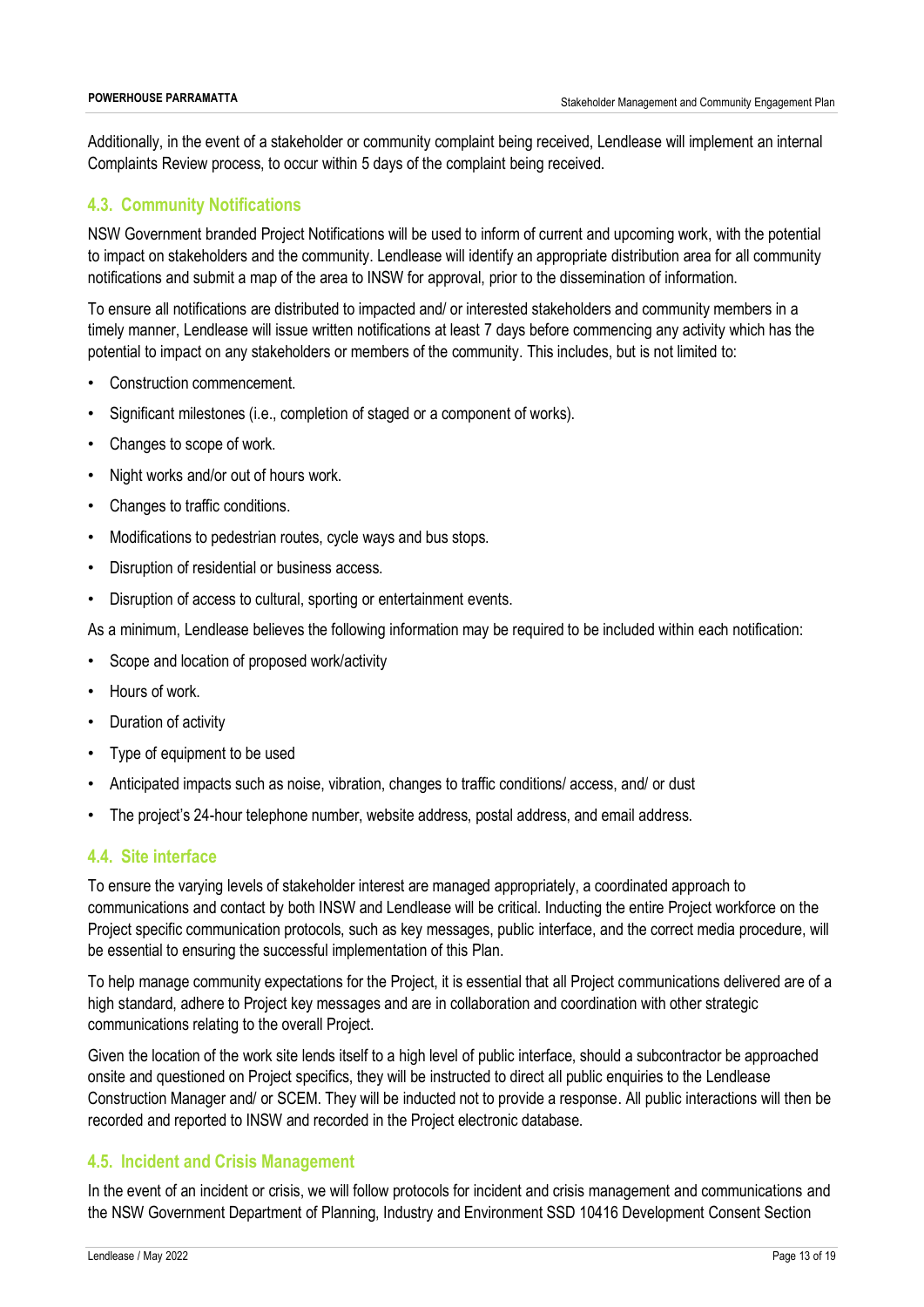A25. And A26. We will also provide timely and relevant information to key stakeholders, including INSW, Powerhouse, key stakeholders, and the community.

The final agreed incident and crisis management communications protocol will be developed with INSW and Powerhouse. All incidents will be managed by the Project and follow escalation procedure.

### <span id="page-13-0"></span>**4.6. Development Consent Conditions Compliance**

Lendlease will conduct engagement and communications activities to meet relevant requirements as specified in the Development Consent Conditions (SSD10416). Relevant conditions and response are outlined in Table 3 below.

|  |  | Table 3 Development Consent Conditions Compliance |
|--|--|---------------------------------------------------|
|  |  |                                                   |
|  |  |                                                   |

| <b>Development Consent Condition</b>                                                                                                                                                                                                                                                                                                                                                                                                                                                                                                                                                                                                                                                                                                                                                                                                                                                                                                                                                                                  | <b>Response</b>                                                                                                                                                                                                                                                                                                                                                                                                                                                                                                                                                                                                                                                                                                                                                                                                                                                                   |
|-----------------------------------------------------------------------------------------------------------------------------------------------------------------------------------------------------------------------------------------------------------------------------------------------------------------------------------------------------------------------------------------------------------------------------------------------------------------------------------------------------------------------------------------------------------------------------------------------------------------------------------------------------------------------------------------------------------------------------------------------------------------------------------------------------------------------------------------------------------------------------------------------------------------------------------------------------------------------------------------------------------------------|-----------------------------------------------------------------------------------------------------------------------------------------------------------------------------------------------------------------------------------------------------------------------------------------------------------------------------------------------------------------------------------------------------------------------------------------------------------------------------------------------------------------------------------------------------------------------------------------------------------------------------------------------------------------------------------------------------------------------------------------------------------------------------------------------------------------------------------------------------------------------------------|
| C28. At least 48 hours before the commencement of<br>construction (if the requirement is triggered) until the<br>completion of all works under this consent, or such other time<br>as agreed by the Planning Secretary, the Applicant must:<br>(a) Make the following information and documents (as they<br>are obtained or approved) publicly available on its website<br>(vii) Contact details to enquire about the<br>development or make a complaint<br>(viii) Complaints register, updated monthly                                                                                                                                                                                                                                                                                                                                                                                                                                                                                                               | • Dedicated community contact points (1800 number and email)<br>are available for local residents, community members and<br>stakeholders to raise issues, ask questions and speak directly<br>to a member of the Lendlease Project Team.<br>• Dedicated community contact details will be displayed on site<br>signage, communication material, project websites and all<br>communication collateral including emails.<br>• All community contact will be recorded in Consultation<br>Manager V4 (CMv4). CMv4 will be used to manage, track, and<br>maintain a communications activities and contacts register,<br>capturing the relevant Project stakeholders, key personnel,<br>contact details and escalation contacts.<br>• A summary of complaints will be documented in a complaints<br>register uploaded to the project website. This register will be<br>updated monthly. |
| D3. A site notice(s):<br>Must be prominently displayed at the boundaries of the site<br>during construction for the purposes of informing the public of<br>project details including, but not limited to the details of the<br>Builder, Certifier and Structural Engineer is to satisfy the<br>following requirements:<br>• Minimum dimensions of the notice must measure 841mm x<br>594mm (A1) with any text on the notice to be minimum of<br>30-point type size.<br>• The notice is to be durable and weatherproof and is to be<br>displayed throughout the works period.<br>• The approved hours of work, the name of the site/project<br>manager, the responsible managing company (if any), its<br>address and 24-hour contact phone number for any<br>inquiries, including construction/noise complaint must be<br>displayed on the site notice; and<br>• The notice(s) is to be mounted at eye level on the<br>perimeter hoarding/fencing and is to state unauthorised<br>entry to the site is not permitted. | • Site signage will be displayed during construction to inform the<br>local community, residents, and stakeholders about who is<br>responsible for construction activities and the contact details<br>for further information.<br>• Site signage will be maintained to ensure it remains visible and<br>clear at all times.                                                                                                                                                                                                                                                                                                                                                                                                                                                                                                                                                       |
| D7. Notification of such construction activities as referenced<br>in condition D6 must be given to affected residents before<br>undertaking the activities or as soon as is practical<br>afterwards                                                                                                                                                                                                                                                                                                                                                                                                                                                                                                                                                                                                                                                                                                                                                                                                                   | NSW Government branded Project Notifications will be used to<br>inform of current and upcoming work, with the potential to impact<br>on stakeholders and the community. Out of hours activity will be<br>communicated in advance, where available, or as soon as<br>practical afterwards. Notification will be provided by the following<br>channels:<br>• Email Alerts<br>• Website                                                                                                                                                                                                                                                                                                                                                                                                                                                                                              |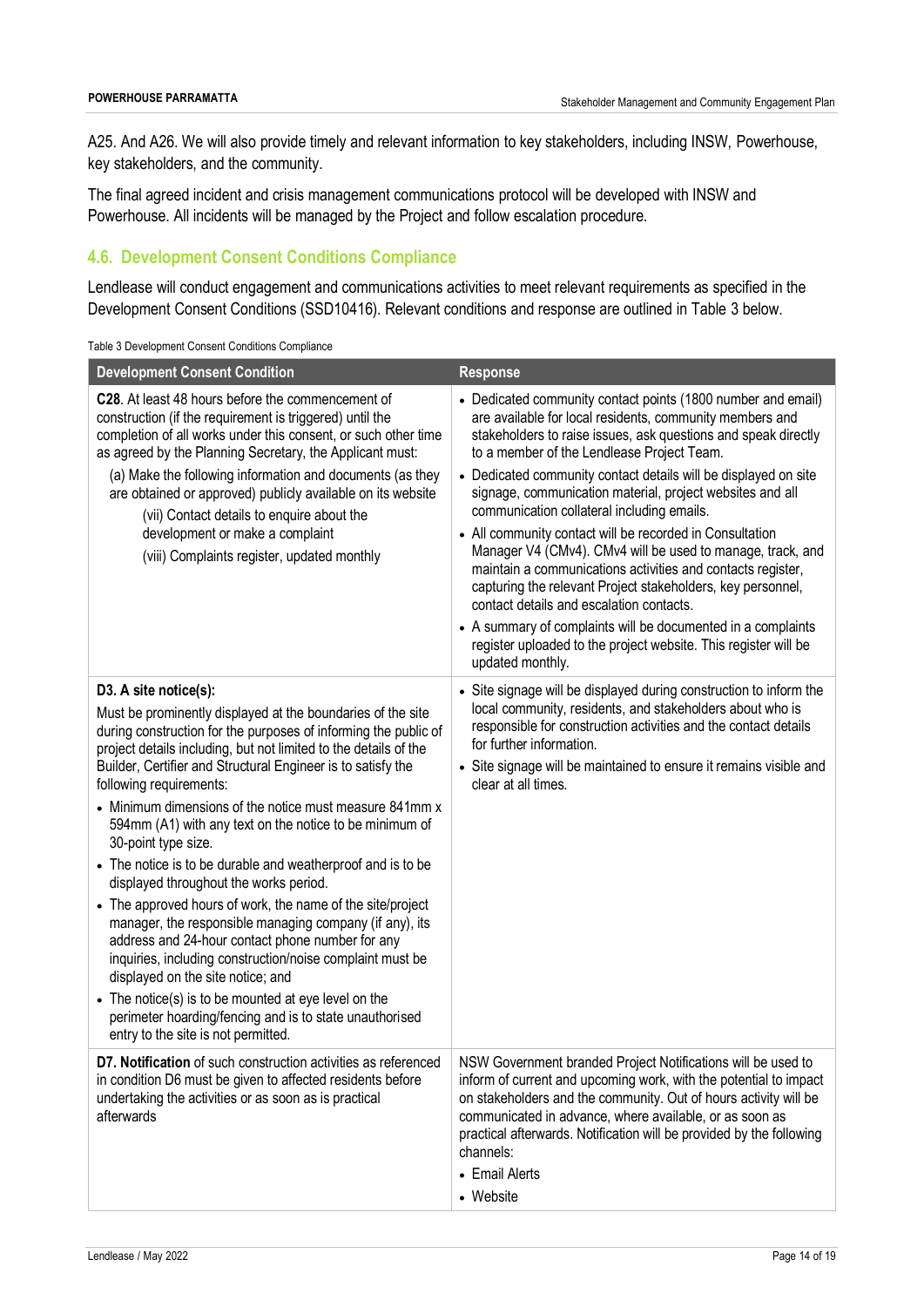**POWERHOUSE PARRAMATTA POWERHOUSE PARRAMATTA Stakeholder Management and Community Engagement Plan** 

| <b>Development Consent Condition</b> | <b>Response</b>                                                                                                                                                                   |
|--------------------------------------|-----------------------------------------------------------------------------------------------------------------------------------------------------------------------------------|
|                                      | • Project Updates                                                                                                                                                                 |
|                                      | Where out of works has potential to cause high level disturbance<br>or impact affected residents and stakeholders will be notified<br>directly by phone or email where available. |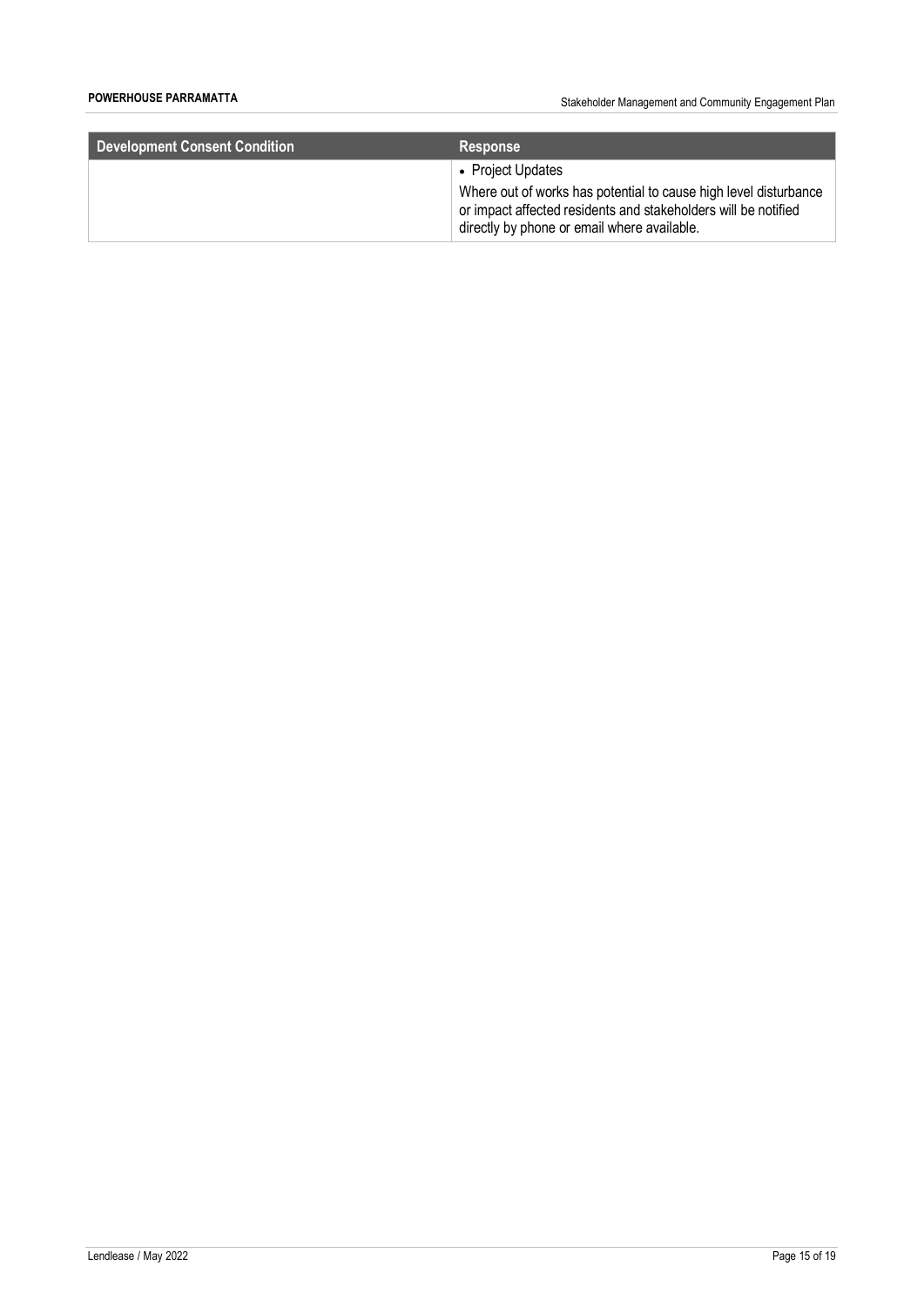#### <span id="page-15-0"></span>**5. TOOLS AND TECHNIQUES**

Due to the differing levels of stakeholder and community interest in the Project as well as the proximity of the construction site to a highly populated and busy CBD, Lendlease recognises that a multi-channelled approach to communications is required to facilitate consistent and proactive engagement with all stakeholder groups.

A detailed communications plan, including timings, content, and outputs, will be further developed in consultation with INSW, to ensure the proposed methods align with the existing communications collateral and activities.

Several communications and engagement techniques, backed up by the protocols and processes agreed with INSW, will form a central suite of tools used throughout the Project. The below list highlights some of the key techniques and tools that will be used to support INSW and to deliver the Plan:

- Tools and resources that allow all stakeholders and community members the opportunities they seek and/ or expect, to make contact via a variety of accessible and inclusive means, to make contact when needed, including 24 hours/ day, 7 days a week (as required).
- Methods of communication, engagement and consultation that address any continuing social distancing requirements and consideration of stakeholders' potential concerns or anxieties.
- Table 4 lists the main tools and techniques to be put in place prior to the Project commencing on site.

Table 4 Tools and techniques proposed for implementation during the Project to ensure stakeholders and the community are informed and engaged and can contact the Project team at any time during delivery.

| Initiative                                             | <b>Description</b>                                                                                                                                                                                                                                                                                                                                                                                                |
|--------------------------------------------------------|-------------------------------------------------------------------------------------------------------------------------------------------------------------------------------------------------------------------------------------------------------------------------------------------------------------------------------------------------------------------------------------------------------------------|
| <b>Construction Community</b><br><b>Contact Points</b> | Dedicated key channels (1800 number and email) for stakeholders to raise issues, ask questions<br>and speak directly to a member of the Lendlease Project Team. Availability of community contact<br>points supports Development Conditions Consent C28 (vii).                                                                                                                                                    |
| Site signage                                           | To inform the community about who is responsible for the construction activities and the contact<br>details for further information about the work. Also, to provides a brief summary of the works taking<br>place. Site signage will be designed, produced, and installed to comply with Development Consent<br>Condition D3. Site Signage.                                                                      |
| <b>Hoardings</b>                                       | Hoardings can be used as a strategic communication tool to ensure the neighbouring community<br>is informed about key Project information including the relevant contact numbers.                                                                                                                                                                                                                                 |
| <b>Client Meetings</b>                                 | Opportunity to discuss Project concerns, to provide Project updates and report on any issues or<br>concerns raised by key stakeholders or the community.                                                                                                                                                                                                                                                          |
| One-on-one briefings                                   | To discuss concerns raised by key stakeholders face-to-face and provide more detailed<br>information and assurances about the Project. Build trusting and sustained relationship with key<br>stakeholder through face-to-face consultation.                                                                                                                                                                       |
| <b>Collaboration Workshops</b>                         | Generally facilitated or structured to discuss an important topic/issue. Results in actions/<br>outcomes/resolutions.                                                                                                                                                                                                                                                                                             |
| Door knocking / Letterbox<br>drop                      | To inform impacted stakeholders of works, face-to-face. Allows the team to proactively address<br>any stakeholder concerns or issues and provide assurances about the work.                                                                                                                                                                                                                                       |
| <b>Milestone Event</b>                                 | Events such as sod turns, ribbon cutting and topping out ceremonies provide the opportunity to<br>capture a programme milestone in time and allow for key project representatives such as MPs,<br>government agencies and/ or peak bodies to be in attendance.                                                                                                                                                    |
| <b>Email Alerts</b>                                    | To ensure all stakeholders potentially impacted by construction activities are informed in advance<br>of key work commencing. Notifications will be used to inform impacted groups of key issues such<br>as the timing of noisy work, out of hours construction and traffic impacts. Alerts will be provided to<br>satisfy Development Consent Condition D7 - notification of out of hours construction activity. |
| <b>Site Coordination</b><br><b>Meetings</b>            | To provide INSW with information related to upcoming activities as well as discuss onsite issues<br>coordination of design and delivery. It will also provide an opportunity for regular liaison with key<br>stakeholders as nominated by INSW.                                                                                                                                                                   |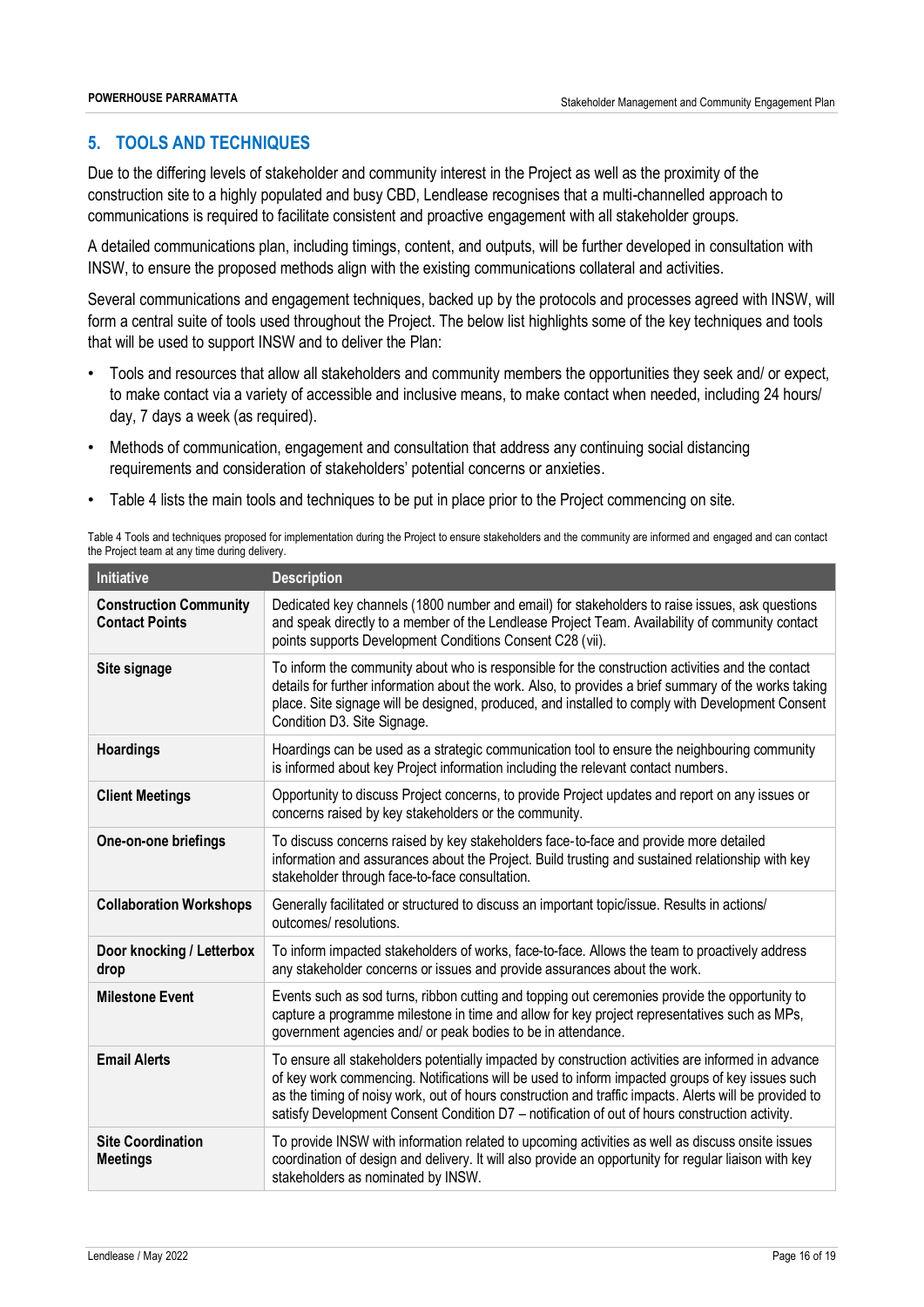| <b>Initiative</b>       | <b>Description</b>                                                                                                                                                                                                                                                                                     |
|-------------------------|--------------------------------------------------------------------------------------------------------------------------------------------------------------------------------------------------------------------------------------------------------------------------------------------------------|
| <b>Site Tours</b>       | Generally hosted by a senior Project representative. Choose the most appropriate host for<br>audience; consider level of seniority required, depth of Project knowledge and people skills. Often<br>personal invite for individual or group. Requires PPE preparation and organisation with site team. |
| <b>Staff Induction</b>  | Educate staff and workers on the Project about the correct protocols and procedures when dealing<br>with stakeholders and the local community.                                                                                                                                                         |
| <b>Project Updates</b>  | To provide an update on the Project's overall progress, key achievements, and next stages.<br>Updates to be distributed via website, email, phone or in person. Alerts will be provided to satisfy<br>Development Consent Condition D7 - notification of out of hours construction activity.           |
| <b>Newsletters</b>      | To provide an update on the Project's overall progress, key achievements, and next stages.<br>Newsletters can be distributed monthly, or another agreed recurring timeframe.                                                                                                                           |
| <b>Website Presence</b> | INSW - https://www.infrastructure.nsw.gov.au/projects-nsw/powerhouse-parramatta/<br>Powerhouse - https://www.maas.museum/new-powerhouse/                                                                                                                                                               |

• All contact with stakeholders and community will be recorded in an electronic stakeholder management database (see below information required to be recorded in the database). This will support effective management of stakeholder contact and communications and for clear and accurate reporting to INSW.

#### <span id="page-16-0"></span>**5.1. Electronic Stakeholder Management Database**

Lendlease proposes to document and track all stakeholder enquiries received in the electronic stakeholder management database, Consultation Manager Version 4 (CMv4). A record will be created for all stakeholders and community members with whom contact is made. This database will provide an up-to-date, readily accessible central storage point for information and will provide a detailed history of feedback for reporting purposes.

CMv4 will be also used to manage, track, and maintain a communications activities and contacts register, capturing the relevant Project stakeholders, key personnel, contact details and escalation contacts.

The following information will be captured on the CMv4 database:

- Stakeholder's name and contact details (unless requested by stakeholder to be anonymous)
- Date and time of contact
- Team member receiving contact
- Description of issues raised
- Nature and tone of contact
- Action required and timing, particularly if any commitments have been made around timeframes.
- Person responsible for the action or person contact was referred to
- Referral and action date
- How the contact was resolved, where appropriate and date of resolution
- A complaints register will be maintained by the Social Sustainability Manager (SSM) and updated monthly as per Development Consent Condition C28 (viii).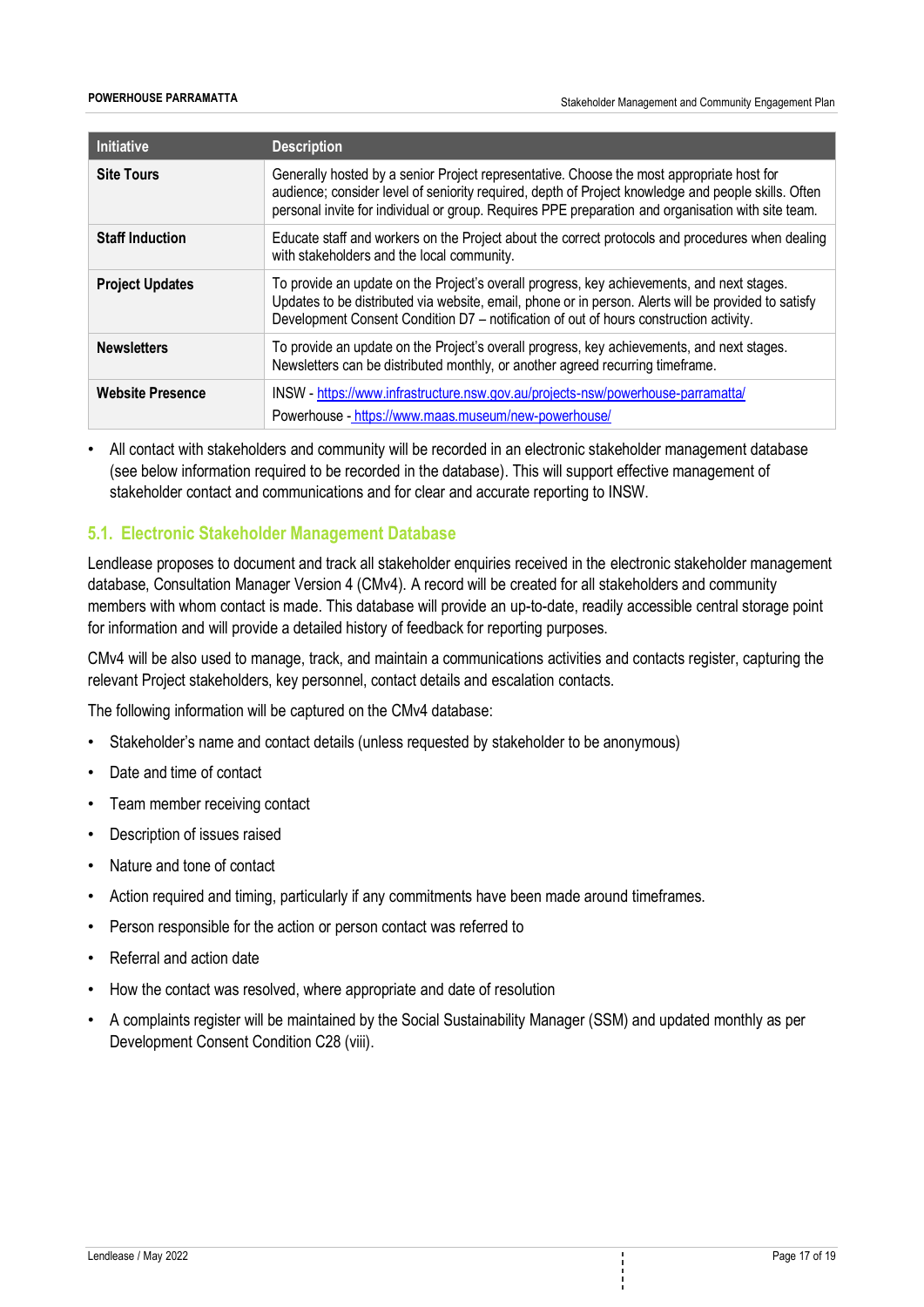#### <span id="page-17-0"></span>**6. OPPORTUNITIES AND INITIATIVES**

Lendlease has a recognised and long-term commitment to building community, fostering social sustainability, and delivering extra value for the community beyond its core business. An initial review of Project stakeholders coupled with our understanding of Parramatta and broader Western Sydney, and the aspirations of INSW and Powerhouse, has identified a number of potential proactive community building initiatives and Project legacy opportunities.

Throughout each stage of the Project, the SCEM will work with INSW media and public affairs representatives, to promote good news stories about the Project, celebrate Project milestones with the community, as well as coordinate Site visits by key external stakeholders for media opportunities.

We believe there are several opportunities which can be coordinated with INSW, for the inclusive engagement of stakeholders and community groups, throughout the Project's design and construction. Some initiatives we propose involve 'taking the Project to the community':

- Involving schools and students in science, technology, engineering, and mathematics (STEM) related programs that align with Government and Powerhouse Parramatta objectives
- Career talks regarding STEM careers
- Site visits for students, elected representatives and other VIPs and key Powerhouse stakeholders
- Major projects/ assignment on topic relating to Powerhouse
- Name the crane
- Construction videos / YouTube learning e.g., Blippi and Eddie Woo
- Lendlease annual Community Day
- Sponsorship of overnight visits
- Exploring the use of Immersive Reality and other digital technologies to engage and excite young people, as well as a young construction workforce on matters of safety, health, and wellbeing, is another initiative which aligns with the Lendlease and Powerhouse commitments to innovation
- Utilising Story box or digital art around the site as a means of telling the story of the land, the Project, and the construction.

Lendlease in collaboration with INSW, industry stakeholders and community organisations can seek to establish strong working relationships and build goodwill for the Project, utilising existing relationships and partners we have in Western Sydney, and with local First Nations representatives and employment, skilling, and training organisations. If successful, Lendlease will draw on our relationships with these partners, to support and enhance First Nations engagement and participation, workforce participation, diversity and inclusion opportunities and economic development.

Lendlease would also like to propose that we work closely with INSW as part of our commitment to the Greater Sydney Commission's *Women's Safety Charter* in the building's design as well as for operation during the design and construction phases.

Proactively seeking exciting and innovative ways of engaging with stakeholder and the community will help build good faith during the delivery of the Project as well as help establish a long lasting, positive legacy for the Project.